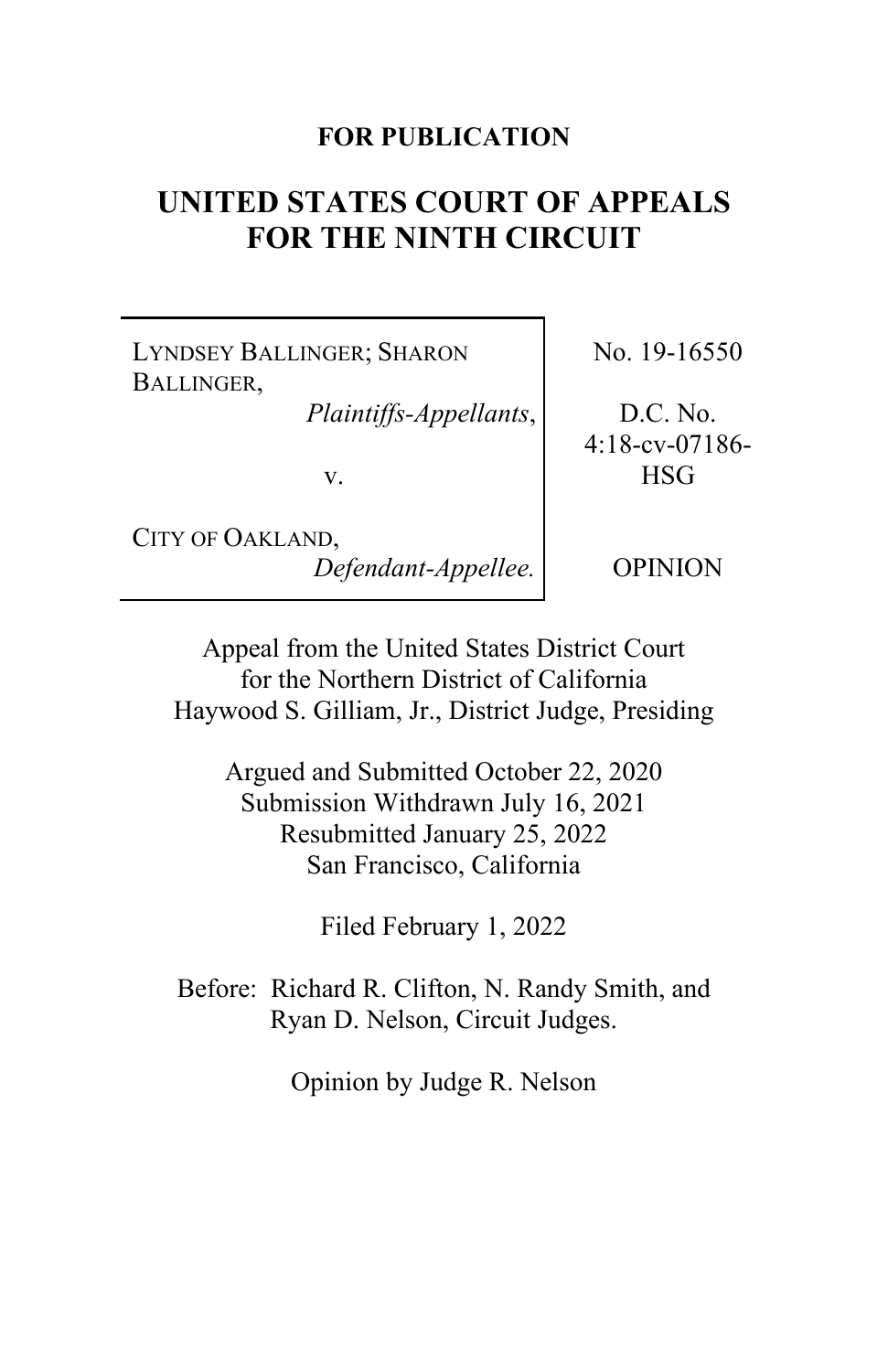## **SUMMARY[\\*](#page-1-0)**

## **Civil Rights**

The panel affirmed the district court's dismissal of an action brought pursuant to 42 U.S.C. § 1983 challenging the City of Oakland's Uniform Residential Tenant Relocation Ordinance, which requires landlords re-taking occupancy of their homes upon the expiration of a lease to pay tenants a relocation payment.

Plaintiffs alleged that the relocation fee is an unconstitutional physical taking of their money for a private rather than public purpose and without just compensation. Alternatively, they claimed that the fee constitutes an unconstitutional exaction of their Oakland home, and an unconstitutional seizure of their money under the Fourth and Fourteenth Amendments.

The panel held that although in certain circumstances money can be the subject of a physical, also called a per se taking, the relocation fee required by the Ordinance was a regulation of the landlord-tenant relationship, not an unconstitutional taking of a specific and identifiable property interest. The panel further stated that because there was no taking, it did not need to address whether the relocation fee was required for a public purpose or what just compensation would be.

The panel rejected plaintiffs' assertion that the City placed an unconstitutional condition, called an exaction, on

<span id="page-1-0"></span>**<sup>\*</sup>** This summary constitutes no part of the opinion of the court. It has been prepared by court staff for the convenience of the reader.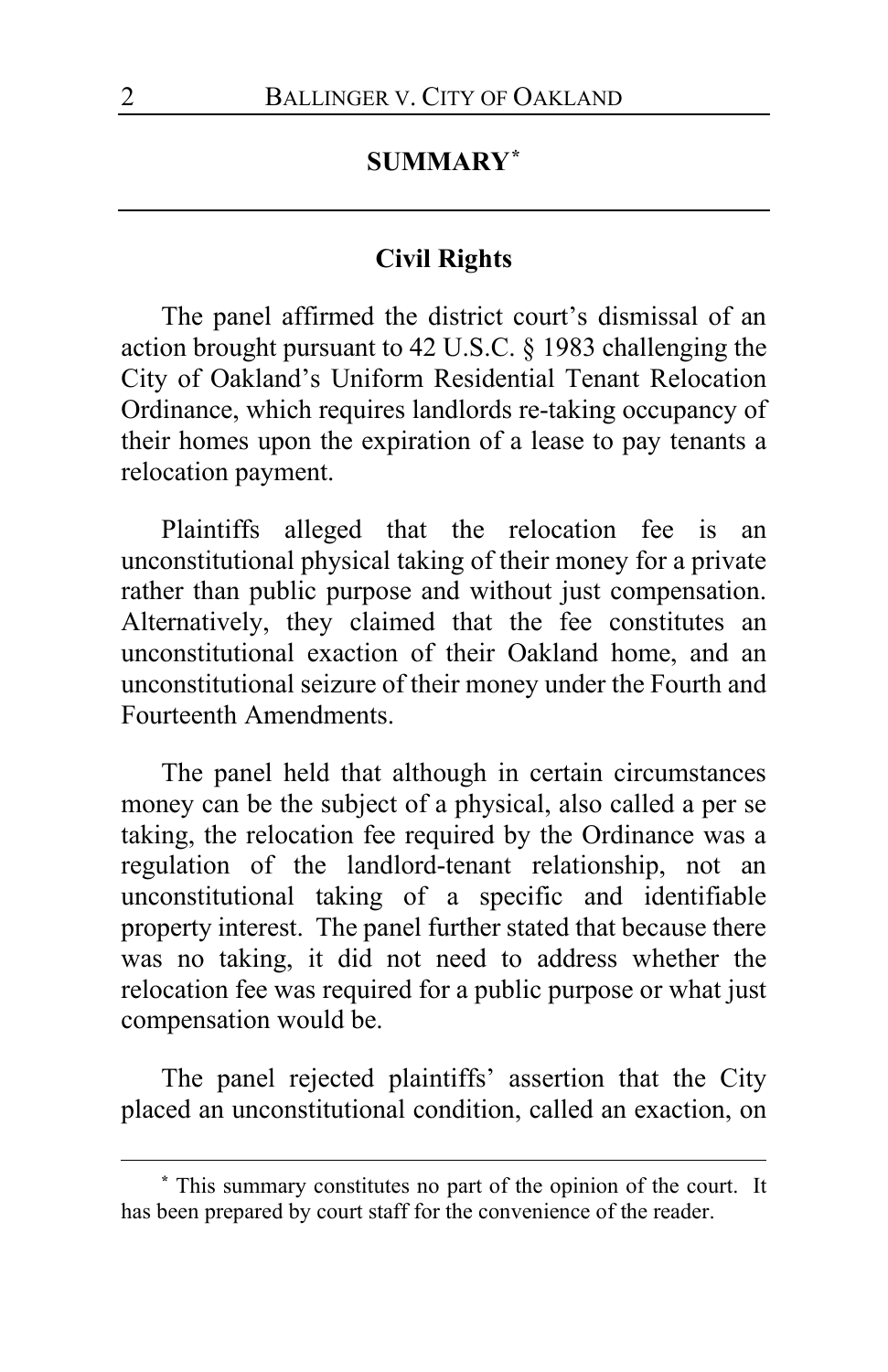their preferred use of their Oakland home. The panel held that because the relocation fee here was not a compensable taking, it did not constitute an exaction.

The panel affirmed the dismissal of plaintiffs' seizure claim. The panel held that plaintiffs had not established a cognizable theory of state action; the City did not participate in the monetary exchange between plaintiffs and their tenants.

## **COUNSEL**

J. David Breemer (argued), Meriem Lee Hubbard, and Daniel M. Ortner, Pacific Legal Foundation, Sacramento, California, for Plaintiffs-Appellants.

Kevin P. McLaughlin (argued), Deputy City Attorney; David A. Pereda, Special Counsel; Maria Bee, Chief Assistant City Attorney; Barbara J. Parker, City Attorney; Office of the City Attorney, Oakland, California; for Defendant-Appellee.

Brendan Darrow and Matthew Siegel, Berkeley, California, for Amici Curiae League of California Cities and California State Association of Counties.

Nathaniel P. Bualat, Pilar Stillwater, and Rebecca Suarez, Crowell & Moring LLP, San Francisco, California, for Amicus Curiae Western Center on Law and Poverty.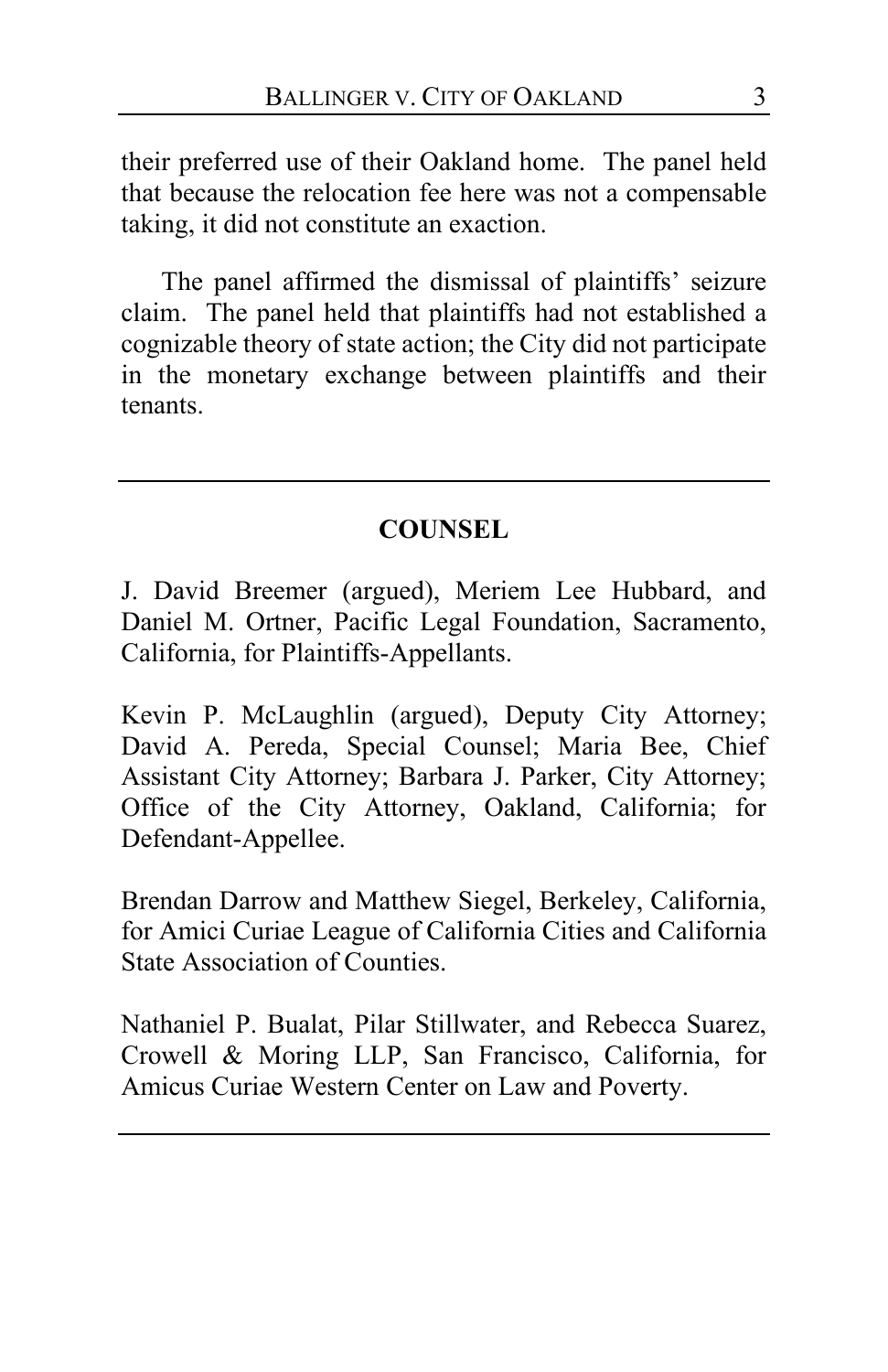#### **OPINION**

## R. NELSON, Circuit Judge:

The City of Oakland required the Ballingers to pay their tenants over \$6,000 before the Ballingers could move back into their own home upon the expiration of the lease. The Ballingers challenge the payment as an unconstitutional physical taking under the Takings Clause. Instead, the requirement to pay tenants a relocation fee before an owner may move back into their home is more properly classified as a wealth-transfer provision but not an unconstitutional taking. We therefore affirm the dismissal of the Ballingers' physical takings, exaction, and seizure claims.

#### I

In September 2016, Lyndsey and Sharon Ballinger leased their Oakland home for one year while fulfilling military assignments on the east coast. After one year, the lease converted to a month-to-month tenancy.

Under the City of Oakland ("the City") Municipal Code, even after a lease has ended and converted to a month-tomonth tenancy, the tenancy may only end if the landlord has good cause. Oakland, Cal. Mun. Code § 8.22.360(A). Ending the tenancy, or "evicting," for good cause, includes when a landlord chooses to move back into her home at the end of the month. *Id.* § 8.22.360(A)(8)–(9). In January 2018, the City adopted the Uniform Residential Tenant Relocation Ordinance ("the Ordinance"), which requires landlords re-taking occupancy of their homes upon the expiration of a lease to pay tenants a relocation payment based on rental size, average moving costs, the duration of the tenants' occupancy, and whether the tenants earn a low income, are elderly or disabled, or have minor children. *See*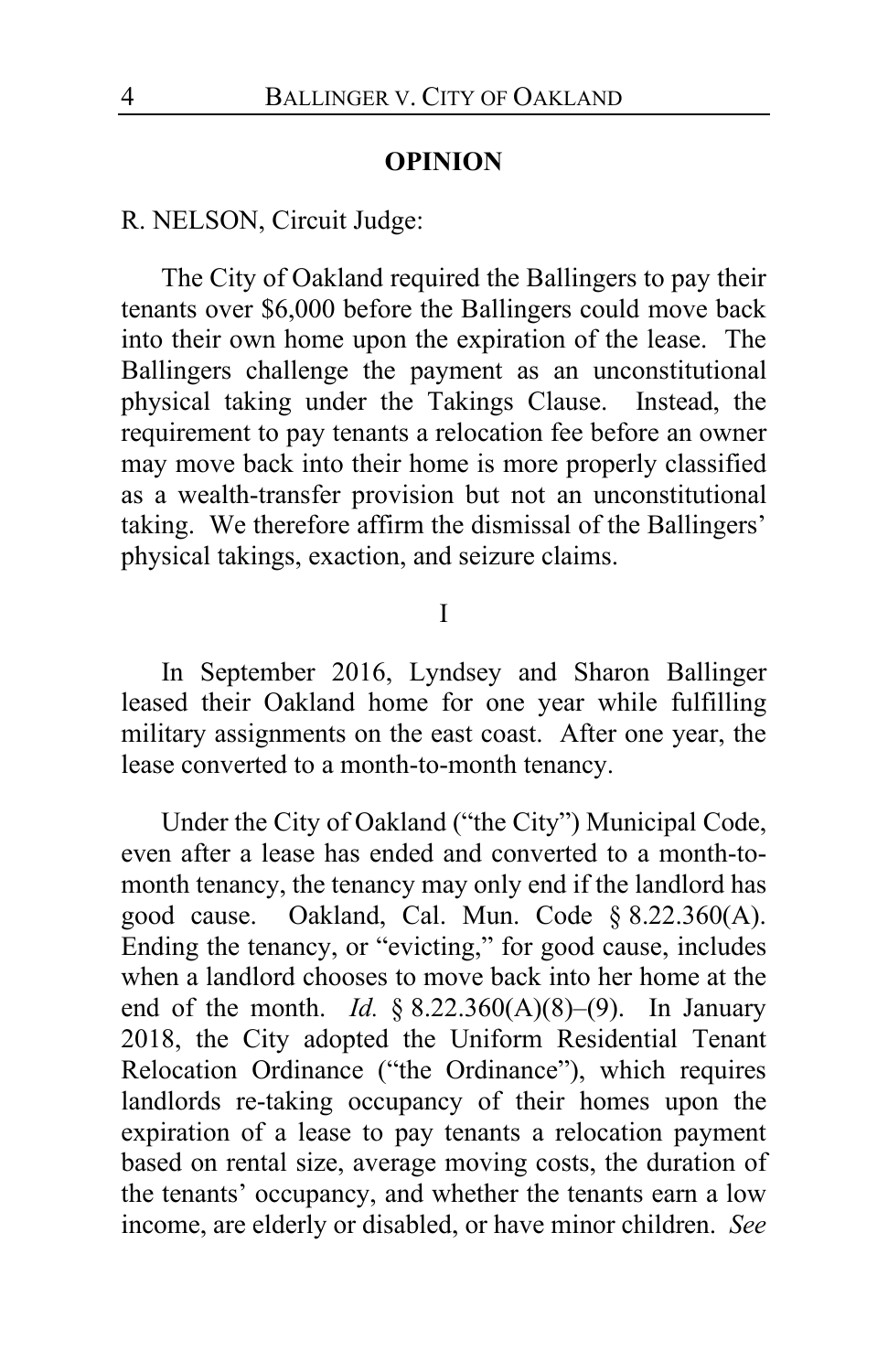*id.* § 8.22.820. Half the payment is due upon the tenant's receipt of the notice to vacate and the other half upon actual vacation. *Id.*  $\S$  8.22.850(D)(1). And the payment need not be spent on relocation costs. Failing in bad faith to make the payments allows a tenant to bring an action against the landlord for injunctive relief, the relocation payment, attorneys' fees, and treble damages. *Id.* § 8.22.870(A).

When the Ballingers were reassigned to the Bay area, they decided to move back into their Oakland home. The Ballingers gave their tenants sixty days' notice to vacate the property, paying half the relocation payment up front and the remainder after the tenants vacated. In total, the Ballingers paid their tenants \$6,582.40 in relocation fees.

The Ballingers sued the City, bringing facial and asapplied constitutional challenges under the Declaratory Judgment Act and 42 U.S.C. § 1983. Characterizing the relocation payment as a "ransom" of their home, they claimed that the relocation fee is an unconstitutional physical taking of their money for a private purpose and without just compensation. Alternatively, they claimed that the fee constitutes an unconstitutional exaction of their Oakland home, and an unconstitutional seizure of their money under the Fourth and Fourteenth Amendments.

The district court dismissed each claim under Federal Rule of Civil Procedure 12(b)(6). It held that "no precedent supports the Ballingers' argument that legislation requiring the payment of money constitutes a physical taking." Because "[t]he Ordinance . . . was generally applicable legislation," the district court concluded that it did not give rise to an actionable exaction claim, and the Ballingers had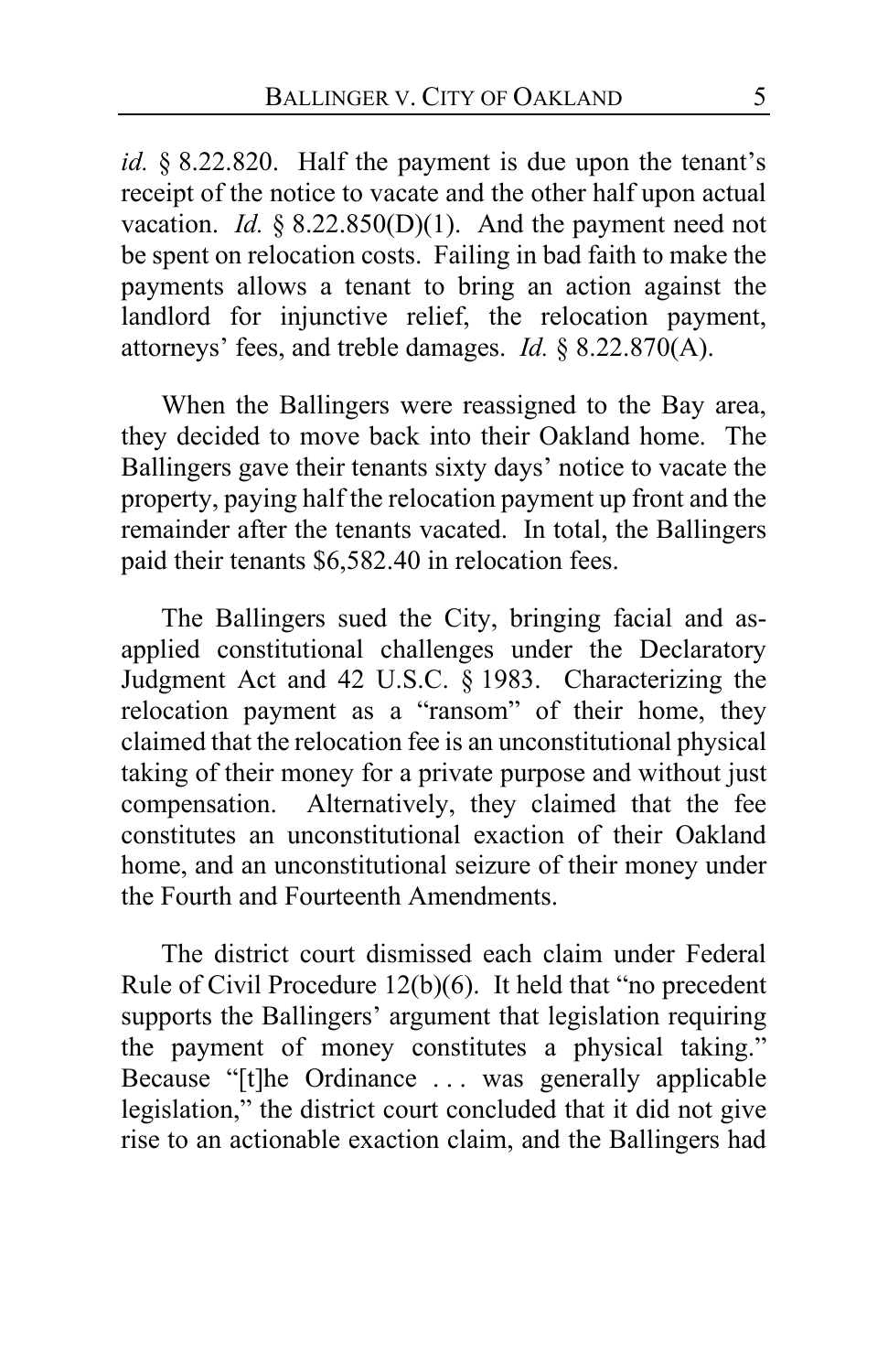not shown the requisite state action for their seizure claim. The Ballingers appealed.**[1](#page-5-0)**

## II

We review a dismissal under Federal Rule of Civil Procedure 12(b)(6) de novo, accepting as true all allegations of material facts. *Mendiondo v. Centinela Hosp. Med. Ctr.*, 521 F.3d 1097, 1100 n.1, 1102 (9th Cir. 2008). "Dismissal under Rule  $12(b)(6)$  is appropriate only where the complaint lacks a cognizable legal theory or sufficient facts to support a cognizable legal theory." *Id.* at 1104.

#### III

We affirm the district court's dismissal of the Ballingers' taking claim. The Ballingers assert that the Ordinance effected an unconstitutional physical taking of their money for a private rather than public purpose and without just compensation. But we disagree—even though money can be the subject of a physical, also called a per se, taking, the relocation fee required by the Ordinance was a regulation of the landlord-tenant relationship, not an unconstitutional taking of a specific and identifiable property interest. Because there was no taking, we need not address whether the relocation fee is required for a public purpose or what just compensation would be. *See Rancho de Calistoga v.* 

<span id="page-5-0"></span>**<sup>1</sup>** The City argues that because the Ballingers neglected to include a statement of the issues presented in their opening brief on appeal, we should dismiss their appeal for failure to comply with Federal Rule of Appellate Procedure 28(a)(5). *See Christian Legal Soc'y Chapter of Univ. of Cal. v. Wu*, 626 F.3d 483, 485 (9th Cir. 2010). The Ballingers should have done so, but we see no reason to dismiss this appeal when the Ballingers' opening brief otherwise makes the issues presented very clear.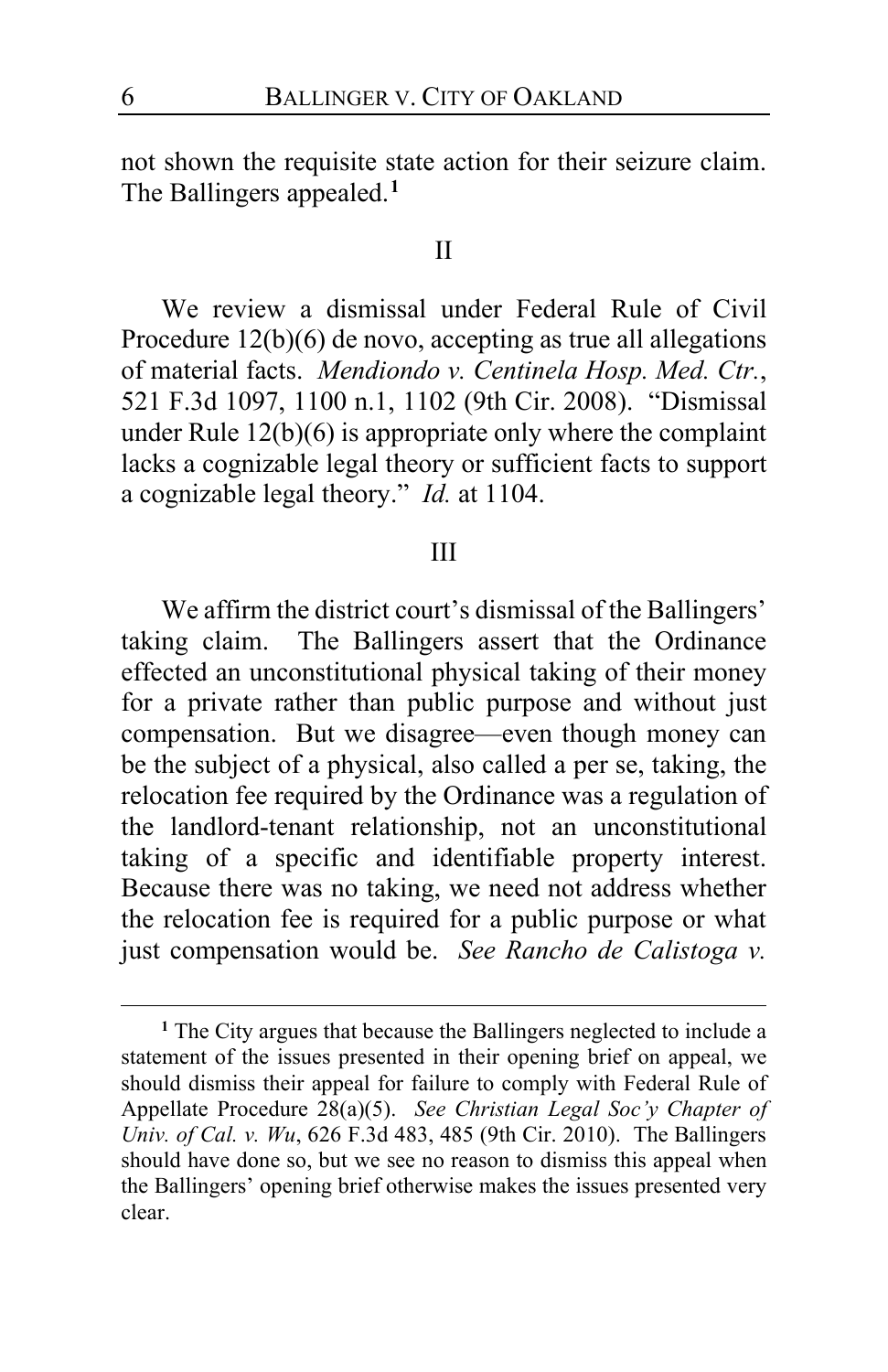*City of Calistoga*, 800 F.3d 1083, 1093 (9th Cir. 2015) (private takings claim is not an independent cognizable claim).

## A

The Takings Clause of the Fifth Amendment provides that "private property" shall not "be taken for public use, without just compensation." U.S. Const., amend. V; *see also Chi., Burlington & Quincy R.R. Co. v. City of Chicago*, 166 U.S. 226, 238–39 (1897) (incorporating the Takings Clause through the Fourteenth Amendment). "Whenever a regulation results in a physical appropriation of property, a *per se* taking has occurred." *Cedar Point Nursery v. Hassid*, 141 S. Ct. 2063, 2072 (2021). "[A]ppropriation means *taking* as one's own." *Id*. at 2077 (citation and quotation marks omitted). "Government action that physically appropriates property is no less a physical taking because it arises from . . . a regulation (or statute, or ordinance, or miscellaneous decree)." *Id.* at 2072. The "essential question ... is whether the government has physically taken property for itself or someone else—by whatever means—or has instead restricted a property owner's ability to use his own property." *Id*. We assess physical appropriations "using a simple, *per se* rule: The government must pay for what it takes." *Id.* at 2071.

The Supreme Court "has consistently affirmed that States have broad power to regulate housing conditions in general and the landlord-tenant relationship in particular without paying compensation for all economic injuries that such regulation entails." *Loretto v. Teleprompter Manhattan*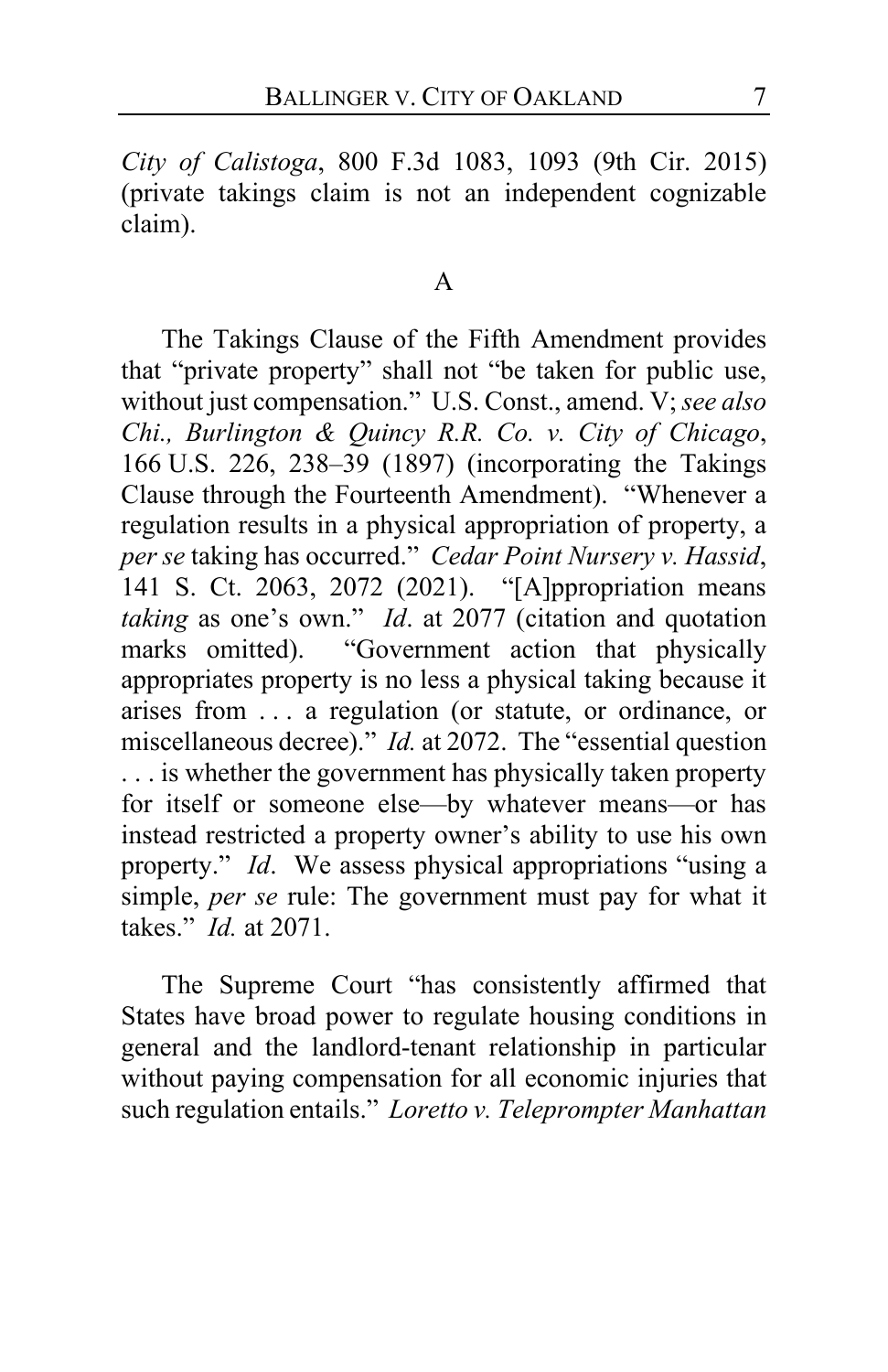*CATV Corp.*, 458 U.S. 419, 440 (1982).**[2](#page-7-0)** For example, "the government may place ceilings on the rents the landowner can charge, or require the landowner to accept tenants he does not like, without automatically having to pay compensation." *Yee v. City of Escondido*, 503 U.S. 519, 529 (1992) (citations omitted). "Ordinary rent control often transfers wealth from landlords to tenants by reducing the landlords' income and the tenants' monthly payments," and "[t]raditional zoning regulations can transfer wealth from those whose activities are prohibited to their neighbors." *Id.* The "transfer [of wealth] in itself does not convert regulation into physical invasion." *Id.* at 530 (challenge to mobile home rent control should be analyzed as regulatory taking); *see also Com. Builders of N. Cal. v. City of Sacramento*, 941 F.2d 872, 875 (9th Cir. 1991) (every fee provision cannot be a compensable taking). So legislative enactments "regulating the economic relations of landlord and tenants are not *per se* takings." *FCC v. Fla. Power Corp.*, 480 U.S. 245, 252 (1987).

Here, the Ordinance imposes a transaction cost to terminate a lease agreement. We see little difference between lawful regulations, like rent control, and the

<span id="page-7-0"></span>**<sup>2</sup>** In the past, this court has analyzed regulations of the landlordtenant relationship as a regulatory taking rather than a physical taking. *See, e.g.*, *Rancho de Calistoga*, 800 F.3d at 1089 n.1 ("The Supreme Court laid to rest any argument that a mobile home rent control ordinance constitutes a physical taking . . . ."); *MHC Fin. LP v. City of San Rafael*, 714 F.3d 1118, 1126–27 (9th Cir. 2013); *Guggenheim v. City of Goleta*, 638 F.3d 1111, 1120 (9th Cir. 2010) (en banc). Those challenges failed. But here, the Ballingers "rely solely on physical takings law," and expressly forego a regulatory takings claim. We therefore do not address the principles of regulatory takings. *See Tahoe-Sierra Pres. Council, Inc. v. Tahoe Reg'l Plan. Agency*, 535 U.S. 302, 323–24 (2002) (courts may not apply principles of physical takings claims to regulatory takings claims).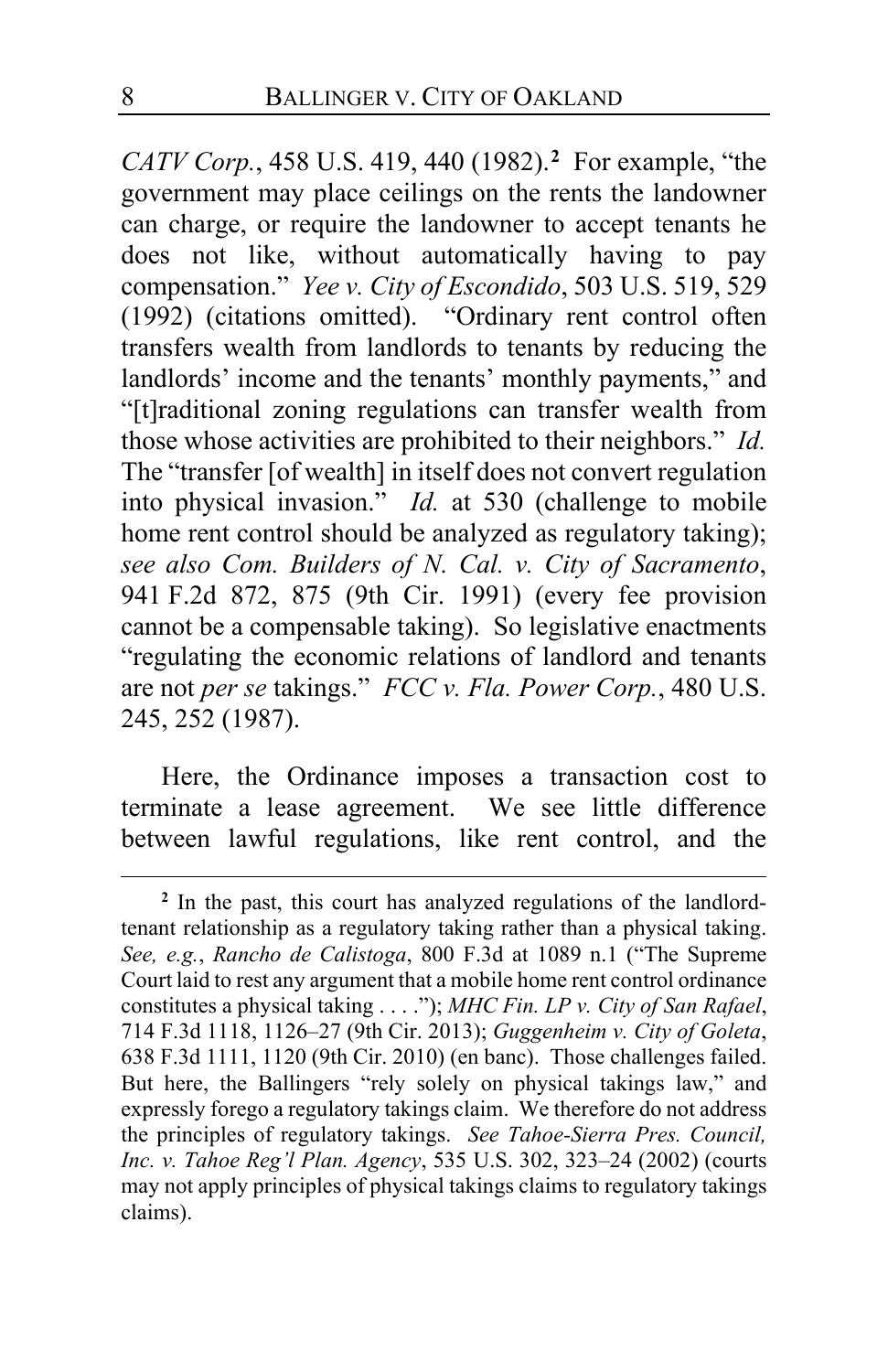Ordinance's regulation of the landlord-tenant relationship here. Thus, the relocation fee is not an unconstitutional physical taking—it "merely regulate[s] [the Ballingers'] *use*  of their land by regulating the relationship between landlord and tenant." *Yee*, 503 U.S. at 528.**[3](#page-8-0)**

The Ballingers argue that a taking "does not become a lesser intrusion simply because it is related to a commercial transaction" and the "decision to leave the rental market." *See Horne v. Dep't of Agric.*, 576 U.S. 350, 365 (2015) (raisin growers' decision to be raisin farmers made federal government's confiscation of raisins no less a taking); *Loretto*, 458 U.S. at 439 n.17 ("[A] landlord's ability to rent his property may not be conditioned on his forfeiting the right to compensation for a physical occupation."). But "[w]hen a person voluntarily surrenders liberty or property," like when the Ballingers chose to rent their property causing them to pay the relocation fee when they caused the tenants to relocate, "the State has not *deprived* the person of a constitutionally protected interest." *L.L. Nelson Enters., Inc. v. County of St. Louis*, 673 F.3d 799, 806 (8th Cir. 2012) (citing *Zinermon v. Burch*, 494 U.S. 113, 117 n.3 (1990)); *see Yee*, 503 U.S. at 527; *Fla. Power*, 480 U.S. at 252.

Here, the Ballingers voluntarily chose to lease their property and to "evict" under the Ordinance—conduct that required them to pay the relocation fee, which they would

<span id="page-8-0"></span>**<sup>3</sup>** Further, "[t]he government effects a physical taking only where it *requires* the landowner to submit to the physical occupation" of his property. *Yee*, 503 U.S. at 527; *see also Fla. Power*, 480 U.S. at 252 ("This element of required acquiescence is at the heart of the concept of occupation."). The Ballingers never asserted that there was a physical occupation of their property. To the contrary, they invited their tenants to lease their property and paid the relocation fee. *See Yee*, 503 U.S. at 532 (citing *Fla. Power*, 480 U.S. at 252–53).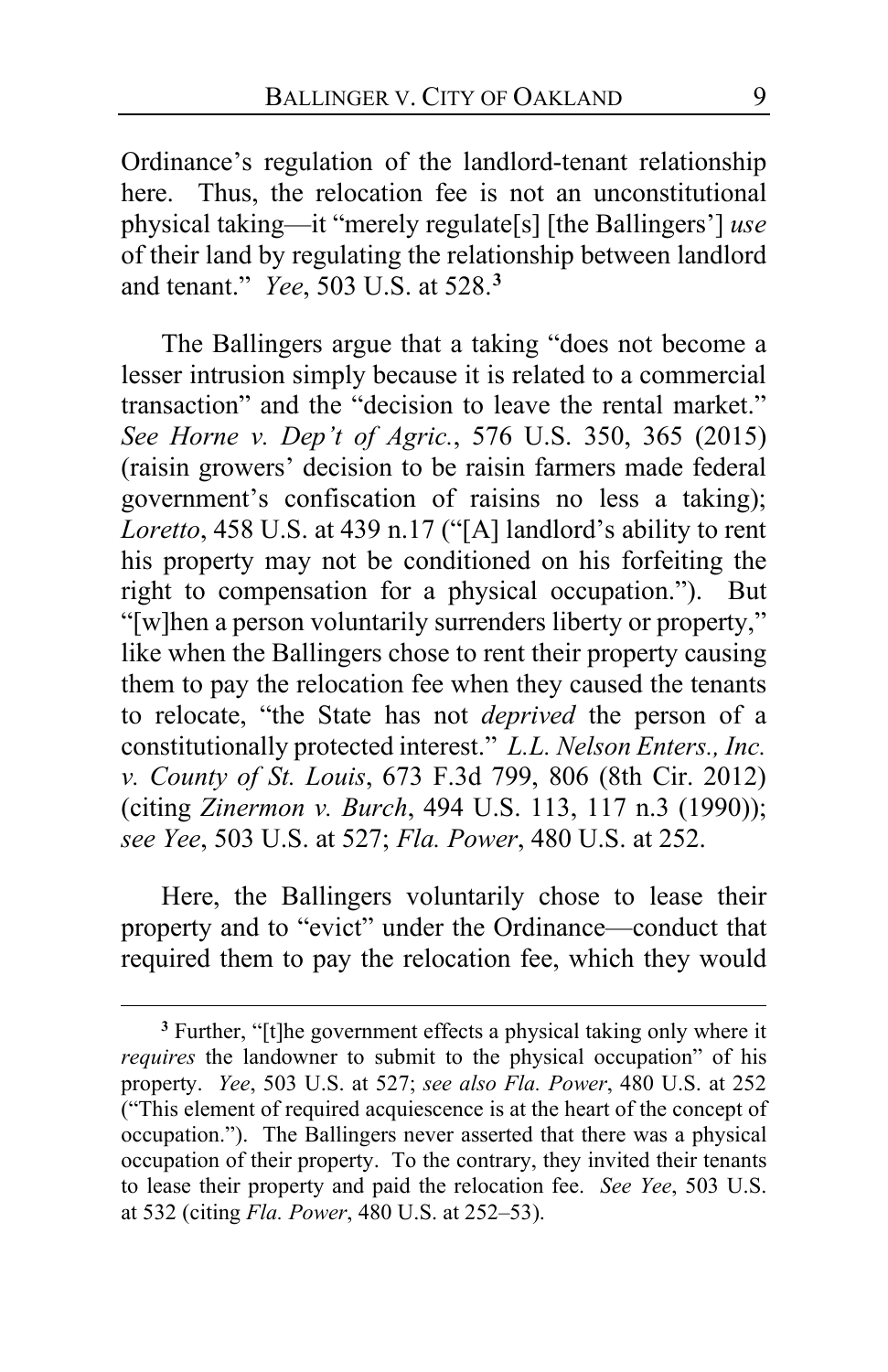not be compelled to pay if they continued to rent their property. *See Yee*, 503 U.S. at 527. "A different case would be presented were the statute, on its face or as applied, to compel a landowner over objection to rent his property or to refrain in perpetuity from terminating a tenancy." *Id.* at 528. Here, the Ordinance "is a regulation of [the Ballingers'] *use*  of their property, and thus does not amount to a *per se* taking." *Id.* at 532.

#### B

Based on the U.S. Supreme Court's "long-settled view that property the government could constitutionally demand through its taxing power can also be taken by eminent domain," *Koontz v. St. Johns River Water Mgmt. Dist.*, 570 U.S. 595, 616 (2013), the relocation fee's obligation to pay money rather than real or personal property does not mean that it cannot be an unconstitutional taking. Even though money is generally considered fungible, *see United States v. Sperry Corp.*, 493 U.S. 52, 62 n.9 (1989), money may still be subject to a per se taking if it is a specific, identifiable pool of money, *see Phillips v. Wash. Legal Found.*, 524 U.S. 156, 169–70 (1998). Indeed, the Supreme Court has held multiple times that money can be subject to a taking, and these cases show why the relocation fee here is not one: The Ordinance "merely impose[s] an obligation on a party to pay money on the happening of a contingency," which happens to be related to a real property interest, but does not "seize a sum of money from a specific fund." *McCarthy v. City of Cleveland*, 626 F.3d 280, 284 (6th Cir. 2010) (citing *Brown v. Legal Found. of Wash*., 538 U.S. 216, 223–24 (2003)).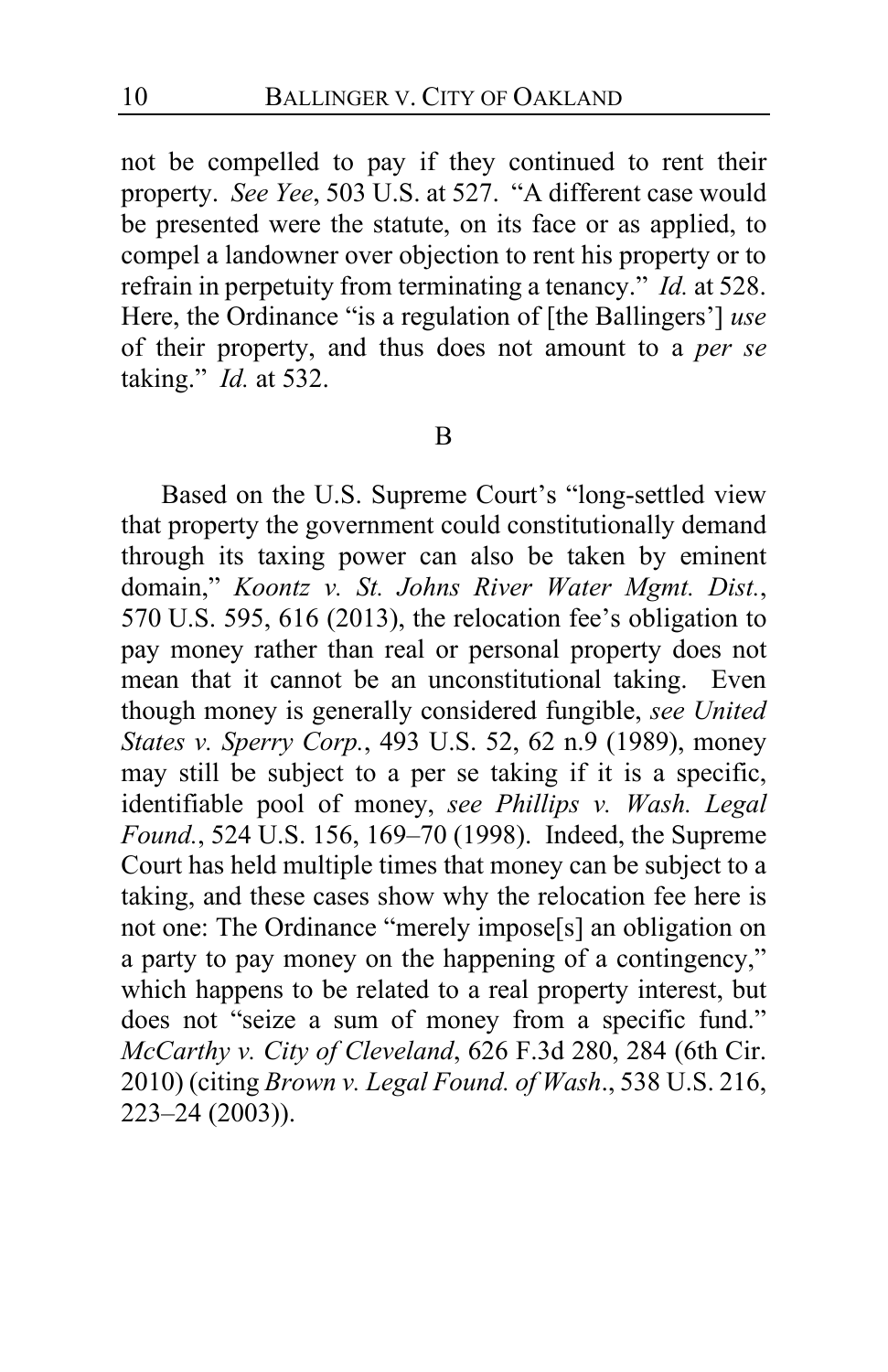1

To begin with, the district court concluded that *Eastern Enterprises v. Apfel*, 524 U.S. 498 (1998) "is the law," so "the obligation to pay money is not a taking." Because a majority of justices in *Eastern Enterprises* failed to agree to the same rationale, we reject that anything more than the *Eastern Enterprises* holding is binding in this court.

In *Eastern Enterprises*, the plaintiff challenged a statute that retroactively imposed obligations to pay for retired miners' medical expenses, claiming that this payment obligation was an unconstitutional taking of its money and a violation of substantive due process. 524 U.S. at 514–15, 517. In sum, a four-Justice plurality held that the payment obligation was a regulatory taking. *Id.* at 529 (O'Connor, J., joined by Rehnquist, C.J., Scalia, and Thomas, JJ.). But five Justices, split between Justice Kennedy's concurrence and a four-Justice dissent, conveyed that the Takings Clause is implicated only by laws that appropriate specified and identified property interests. *See id.* at 540 (Kennedy, J., concurring in the judgment and dissenting in part); *id*. at 555 (Breyer, J., joined by Stevens, Souter, and Ginsburg, JJ., dissenting).

In his concurrence, Justice Kennedy rejected the regulatory takings claim because there was no "specific property right or interest . . . at stake" and the statute did "not appropriate, transfer, or encumber an estate in land (*e.g.*, a lien on a particular piece of property), a valuable interest in an intangible (*e.g.*, intellectual property), or even a bank account or accrued interest." *Id.* at 540–41 (Kennedy, J., concurring). Instead, the payment obligation "simply impose[d] an obligation to perform an act, the payment of benefits," and was "indifferent as to how the regulated entity elects to comply or the property it uses to do so." *Id.* at 540.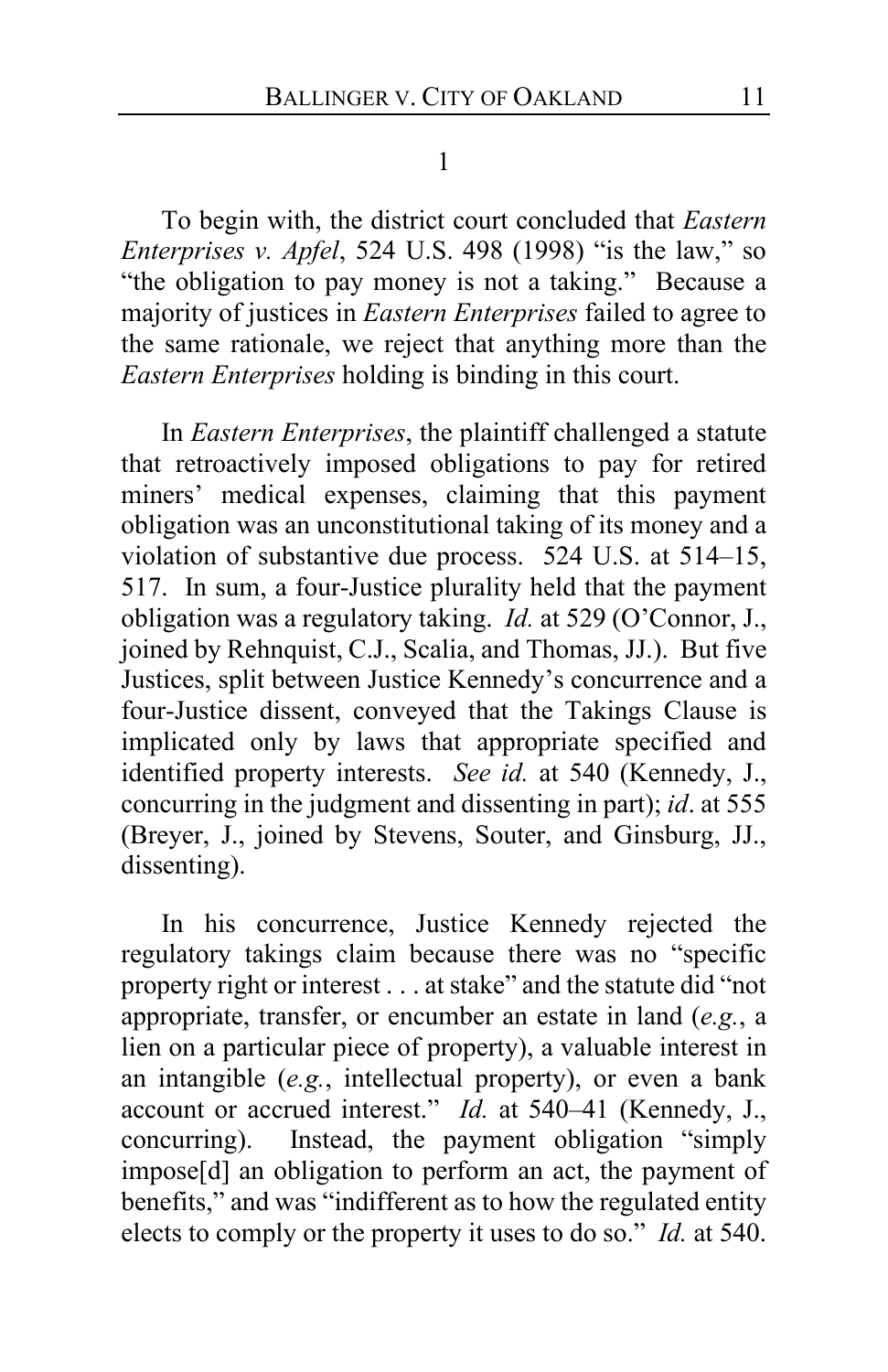But he concluded the statute violated substantive due process and thus concurred only in the plurality's holding. Justice Breyer, writing for the four Justices in dissent, agreed that the Takings Clause is limited to claims based on "the operation of a specific, separately identifiable fund of money," or "a specific interest in physical or intellectual property . . . [but not] an ordinary liability to pay money." *Id.* at 554–55 (Breyer, J., dissenting).

So five Justices agreed that mere obligations to pay money could not constitute a regulatory taking unless connected to a "specific property right," but four of them dissented from the Court's holding. Dissenting opinions cannot be considered when determining the holding of a fractured Supreme Court decision—only the opinions of those who concurred in the judgments can be considered. *Marks v. United States*, 430 U.S. 188, 193 (1977).

Even then, only an opinion that "can reasonably be described as a logical subset of the other" is binding. *United States v. Davis*, 825 F.3d 1014, 1021–22 (9th Cir. 2016) (en banc). But neither the plurality nor Justice Kennedy's concurrence are a logical subset of the other since they differed on why the statute was unconstitutional. *Compare E. Enters.*, 524 U.S. at 522–38 (O'Connor, J., plurality) (unconstitutional regulatory taking), *with id.* at 539–47 (Kennedy, J., concurring) (substantive due process violation). Thus, "only the specific result" of *Eastern Enterprises*, that the statute at issue was unconstitutional, is binding in this court. *Davis*, 825 F.3d at 1022.**[4](#page-11-0)**

<span id="page-11-0"></span>**<sup>4</sup>** Our prior applications of *Eastern Enterprises* either accord with this conclusion, were reversed by the Supreme Court, or did not reach the issue. *See Chevron U.S.A., Inc. v. Bronster*, 363 F.3d 846, 852 (9th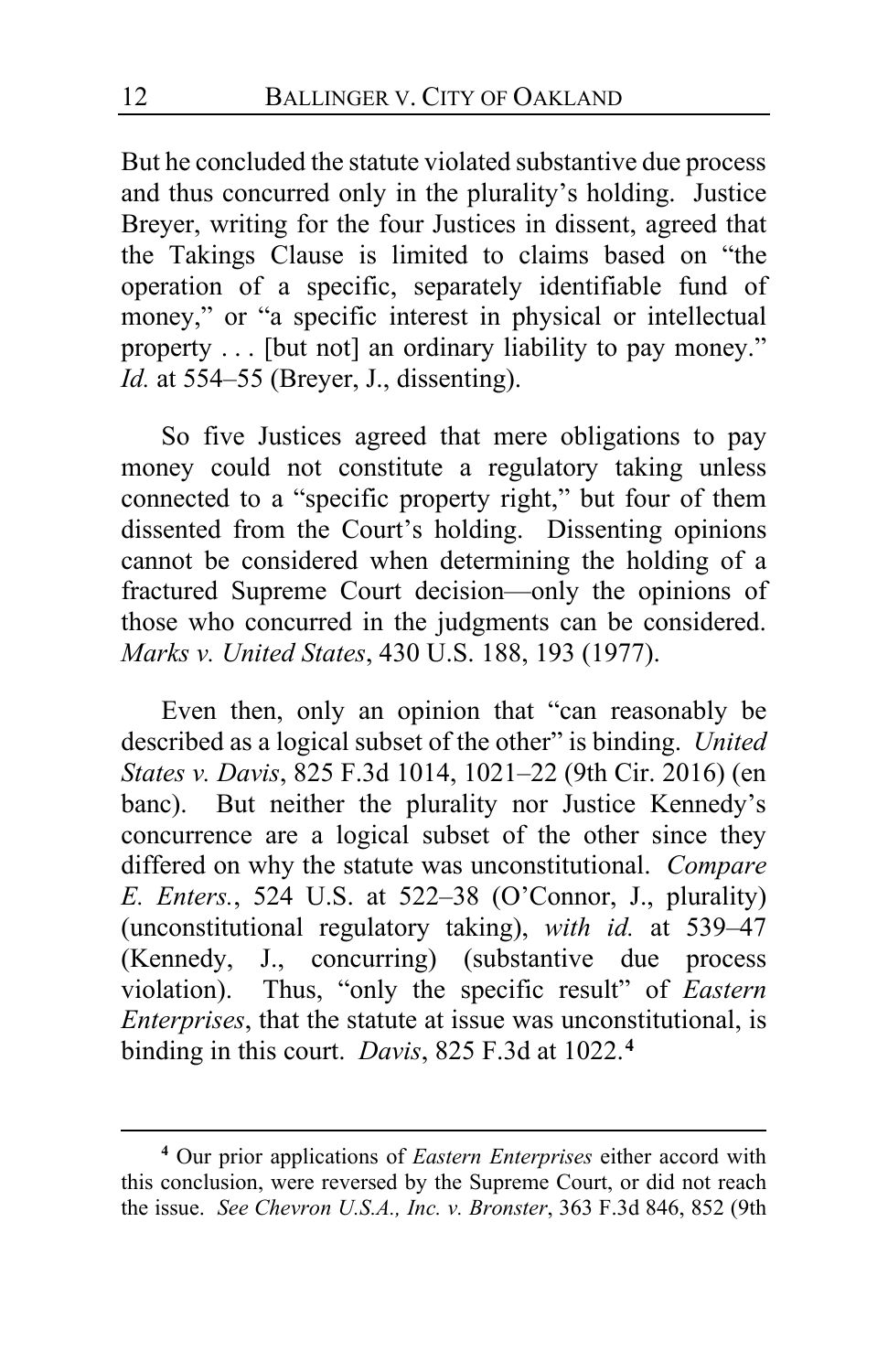2

That said, as the district court noted, "all circuits that have addressed the issue" of the precedential value of *Eastern Enterprises* "have uniformly found that a taking does not occur when the statute in question imposes a monetary assessment that does not affect a specific interest in property." *McCarthy*, 626 F.3d at 285 (collecting cases). Indeed, *Koontz* appeared to endorse that "the relinquishment of funds linked to a specific, identifiable property interest" invoked a per se takings analysis. 570 U.S. at 614. We hold, as other circuits have, that in certain circumstances not argued here, money can be the subject of a taking. But here, the City's Ordinance imposes a general obligation to pay money and does not identify any specific fund of money; therefore, it does not effectuate an unconstitutional physical taking.**[5](#page-12-0)**

Cir. 2004) (suggesting *Eastern Enterprises* is "of no precedential value outside the specific facts of that case" (citing *Ass'n of Bituminous Contractors v. Apfel*, 156 F.3d 1246, 1254–55 (D.C. Cir. 1998))), *rev'd on other grounds sub nom.*, *Lingle v. Chevron U.S.A., Inc.*, 544 U.S. 528 (2005); *Wash. Legal Found. v. Legal Found. of Wash.*, 271 F.3d 835, 854 (9th Cir. 2001) (en banc) (relying on *Eastern Enterprises* plurality to hold that money may only constitute a regulatory taking), *aff'd*, *Brown*, 538 U.S. at 235 (but agreeing with dissenters in part); *Quarty v. United States*, 170 F.3d 961, 969 (9th Cir. 1999) (assuming without deciding *Eastern Enterprises* plurality was binding and finding no taking had occurred).

<span id="page-12-0"></span>**<sup>5</sup>** "[P]hysical takings jurisprudence is 'as old as the Republic.'" *Cedar Point Nursery*, 141 S. Ct. at 2071 (citation omitted). Because the lack of records of discussion on the meaning of the Takings Clause, the statements of its author, James Madison, "thus provide unusually significant evidence about what the clause was originally understood to mean." William M. Treanor, *The Original Understanding of the Takings Clause and the Political Process*, 95 Colum. L. Rev. 782, 791 (1995);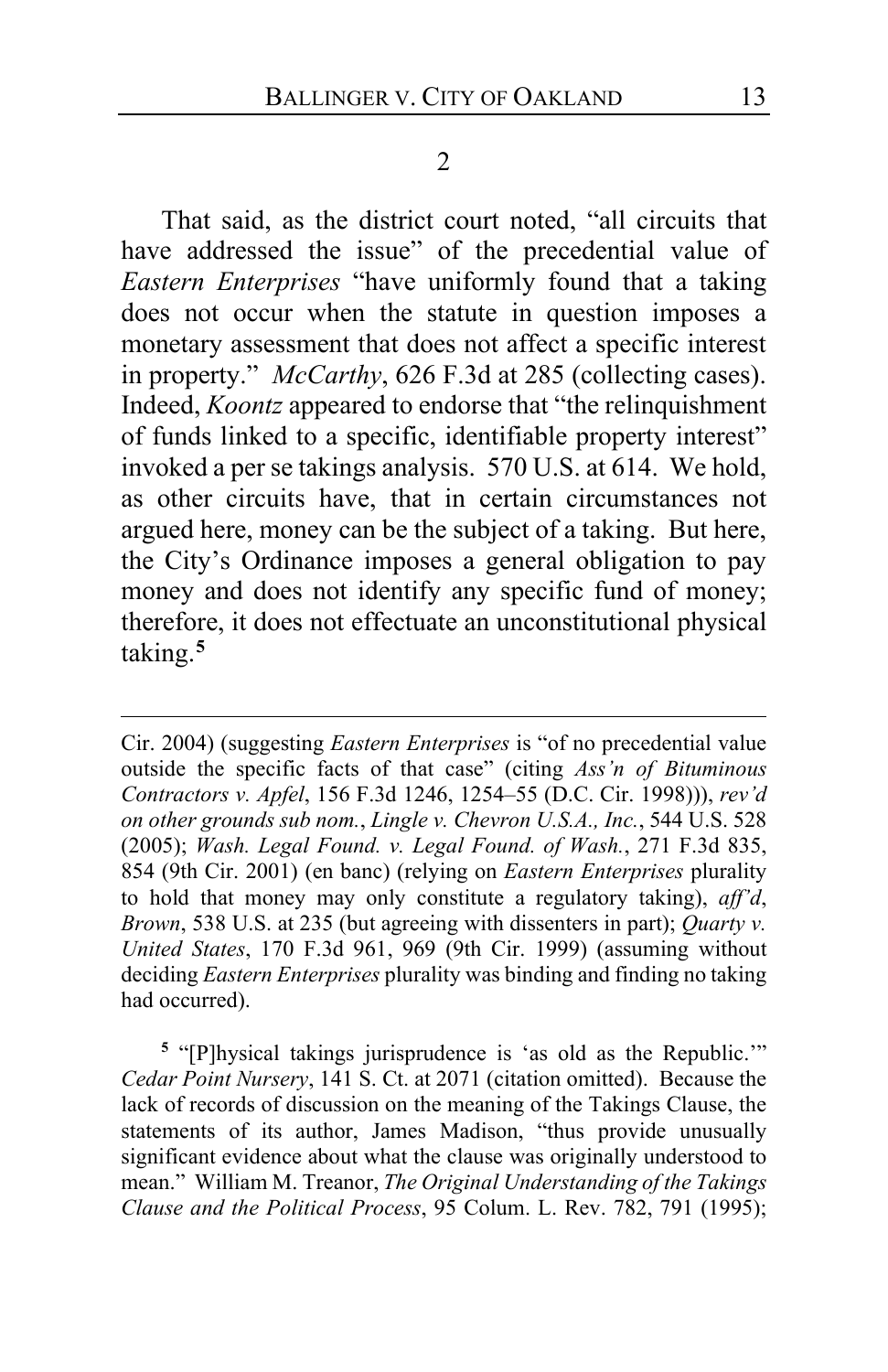By way of example, money can be subject to a taking when the government procures the interest earned on lawyers' trust accounts, *see Brown*, 538 U.S. at 235; *Phillips*, 524 U.S. at 160; procures the interest accrued in interpleader funds, *see Webb's Fabulous Pharmacies v. Beckwith*, 449 U.S. 155, 162 (1980); seizes ownership of liens, which are the right to receive money secured by a particular piece of property, *see Armstrong v. United States*, 364 U.S. 40, 48 (1960); demands that one pay a debt owed to a third party to the state itself, *see Ware v. Hylton*, 3 U.S. (3 Dall.) 199, 245 (1796) (opinion of Chase, J.); *Cities Serv. Co v. McGrath*, 342 U.S. 330, 335 (1952); or seizes money without a court order, *see Cedar Point*, 141 S. Ct. at 2076 ("We have recognized that the government can commit a physical taking . . . by simply 'enter[ing] into physical possession of property without authority of a court order.'"); *see also*  Richard A. Epstein & Eduardo M. Peñalver, *The Fifth Amendment Takings Clause*, Nat'l Const. Ctr., https://constitutioncenter.org/interactive-

constitution/interpretation/amendment-v/clauses/634 ("bag full of cash" is subject to physical taking).

Akhil Reed Amar, *The Bill of Rights* 78 (1998). Generally, Madison thought a federal constitution would best protect property interests and other rights. *See* The Federalist No. 10 (James Madison). One year after the ratification of the Bill of Rights, Madison wrote that the same sense of property includes "land, or merchandi[s]e, or money." James Madison, *Property*, Papers 14:266–68 (Mar. 29, 1792), *reprinted in The Founders' Constitution*, ch. 16, *available at* https://presspubs.uchicago.edu/founders/documents/v1ch16s23.html. "Government," he wrote, "is instituted to protect property of every sort." *Id.* "If there be a government then which prides itself in maintaining the inviolability of property; which provides that none shall be taken *directly* even for public use without indemnification to the owner, and yet . . . violates their actual possessions, in the labor that acquires their daily subsistence, . . . such a government is not a pattern for the United States." *Id.*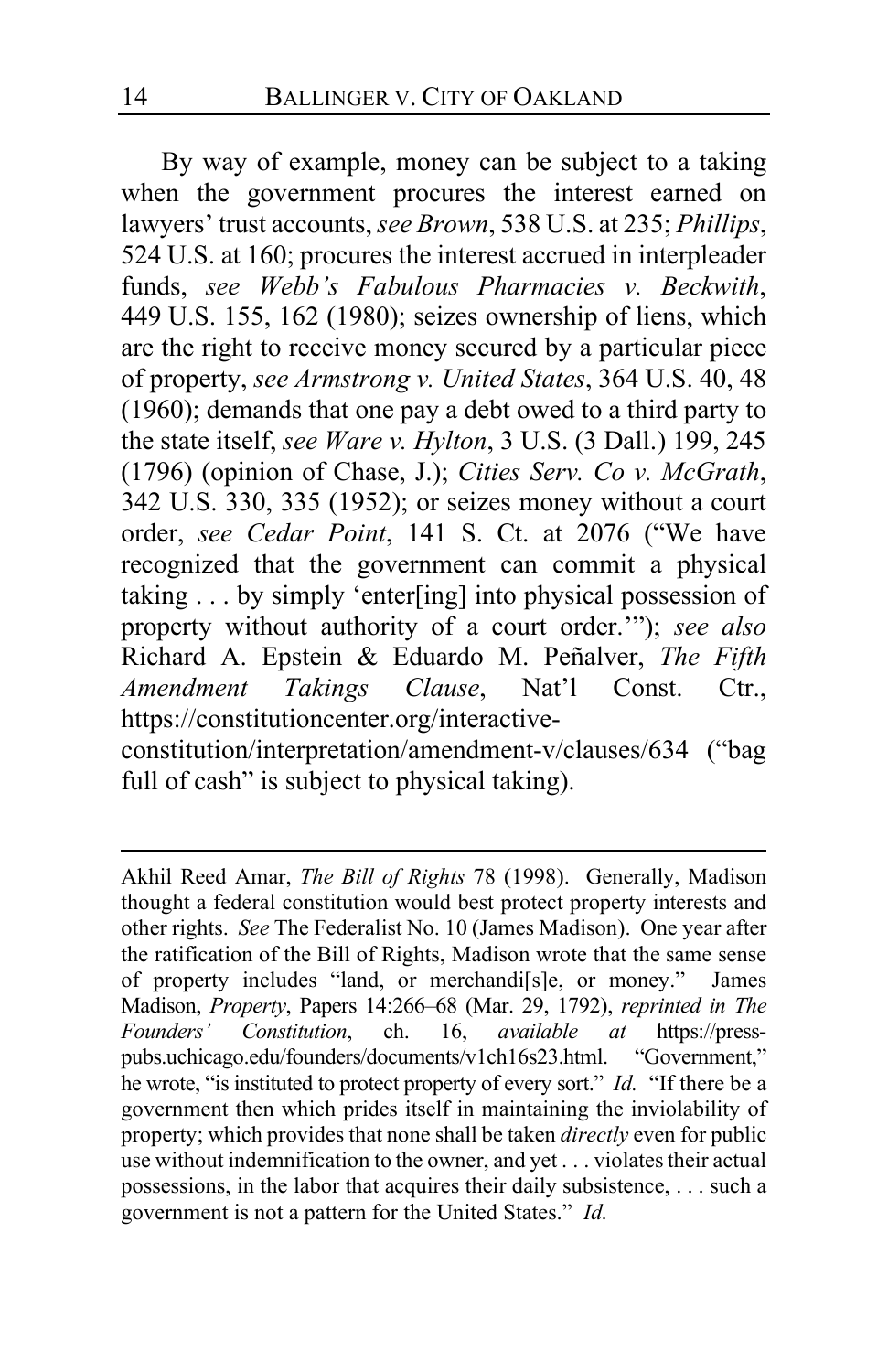The money in all those cases was taken from known persons in the form of a specific, identified property interest to which those persons were already entitled. *See Swisher Int'l v. Schafer*, 550 F.3d 1046, 1055 n.6 (11th Cir. 2008).

In contrast, the obligation to pay money in the tax and government services user fee context is not generally compensable under the Fifth Amendment because taxes and user fees are collected in exchange for government benefits to the payor. *See Sperry Corp.*, 493 U.S. at 62 n.9 ("artificial" to treat an award deduction from Iran-United States Claims Tribunal as a physical taking because "[u]nlike real or personal property, money is fungible"); *Brushaber v. Union Pac. R. Co.*, 240 U.S. 1, 24–25 (taxes could constitute a taking if "the act complained of was so arbitrary as to constrain to the conclusion that it was not the exertion of taxation, but a confiscation of property"); *see also Koontz*, 570 U.S. at 615 (collecting cases distinguishing taxes and user fees from money that can be taken). Thus, when it comes to takings, "[t]he Constitution ... is concerned with means as well as ends." *Horne*, 576 U.S. at 362; *see also Dickman v. Comm'r of Internal Rev.*, 465 U.S. 330, 336 (1984) ("We have little difficulty accepting the theory that the use of valuable property—in this case money—is itself a legally protectible property interest.").

Here, the Ballingers' rely on *Koontz* to argue that the relocation fee is an unconstitutional taking. But *Koontz* cuts against them. The exaction in *Koontz* operated on "the direct link between the government's demand and a specific parcel of real property," 570 U.S. at 614. The Ballingers claim that a direct link exists between the government's demand for their money and their real property. We cannot deny that the relocation fee here is linked to real property, but no more so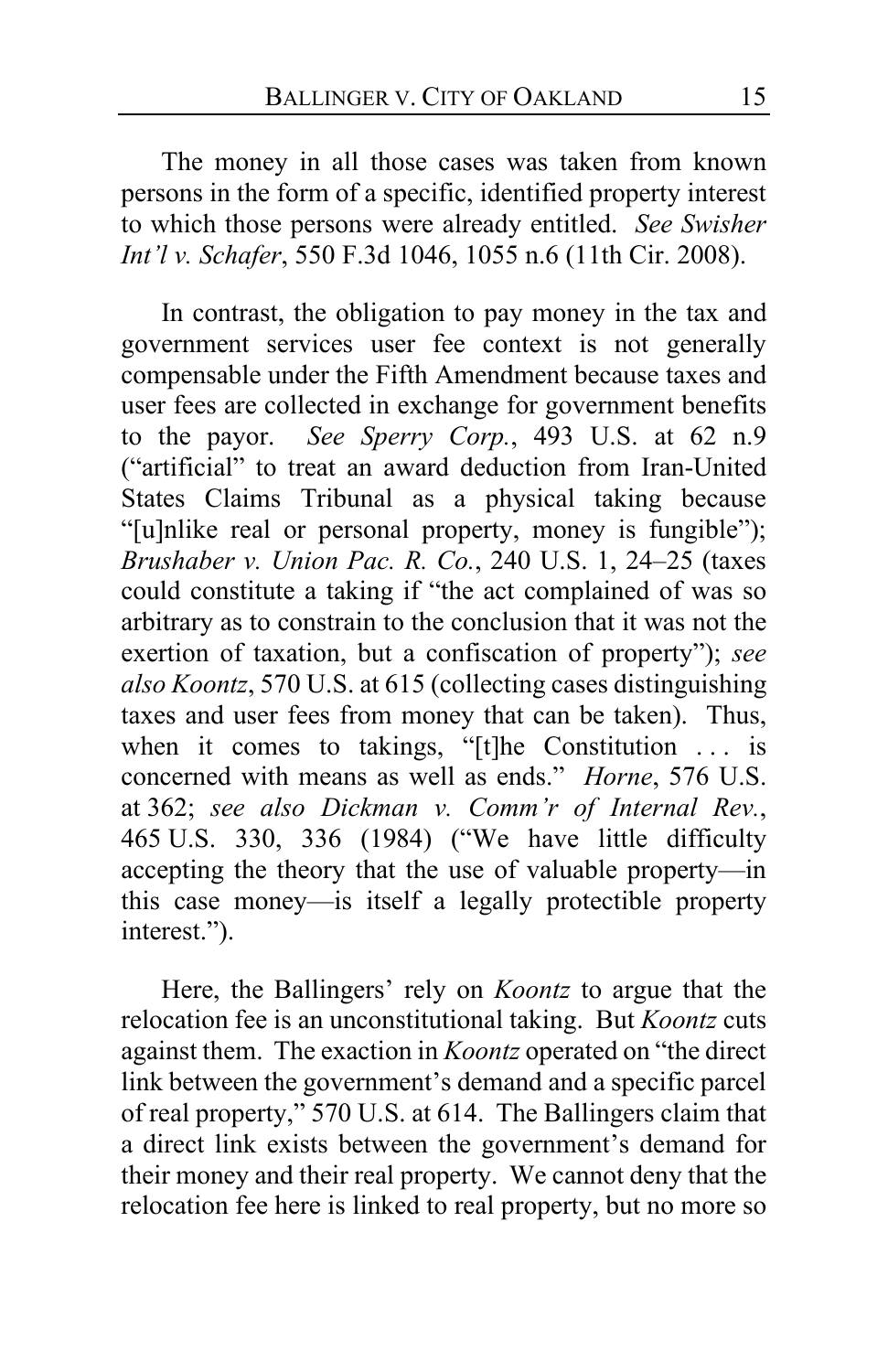than property and estate taxes. Rather than a mere obligation to pay in relation to the use of one's property, the government in *Koontz* demanded and specifically identified that it wanted Koontz's payment of money in exchange for granting a benefit to either Koontz's parcel of land or another identified parcel of land. *Id.* at 613 ("[U]nlike *Eastern Enterprises*, the monetary obligation burdened petitioner's ownership of a specific parcel of land."). So the demand for payment in *Koontz* was "functionally equivalent to other types of land use exactions" and amounted to a taking of an interest in the real property itself. *Id.* at 612–13 ("In that sense, this case bears resemblance to our cases holding that the government must pay just compensation when it takes a lien—a right to receive money that is secured by a particular piece of property.").

Instead, the relocation fee required by the Ordinance is a monetary obligation triggered by a property owner's actions with respect to the use of their property, not a burden on the property owner's interest in the property. It is more akin to the obligations to pay money that other circuits have held were not takings, such as

- costs to clean up hazardous waste under the Comprehensive Environmental Response, Compensation and Liability Act (CERCLA), *United States v. Alcan Aluminum Corp.*, 315 F.3d 179, 190 (2d Cir. 2003);
- survivor's benefits required from previous employers of coal miners who died from Black Lung Disease, *W.V. CWP Fund v. Stacy*, 671 F.3d 378, 387 (4th Cir. 2011);
- fines for traffic offenses caught on municipal traffic cameras, *McCarthy*, 626 F.3d at 286;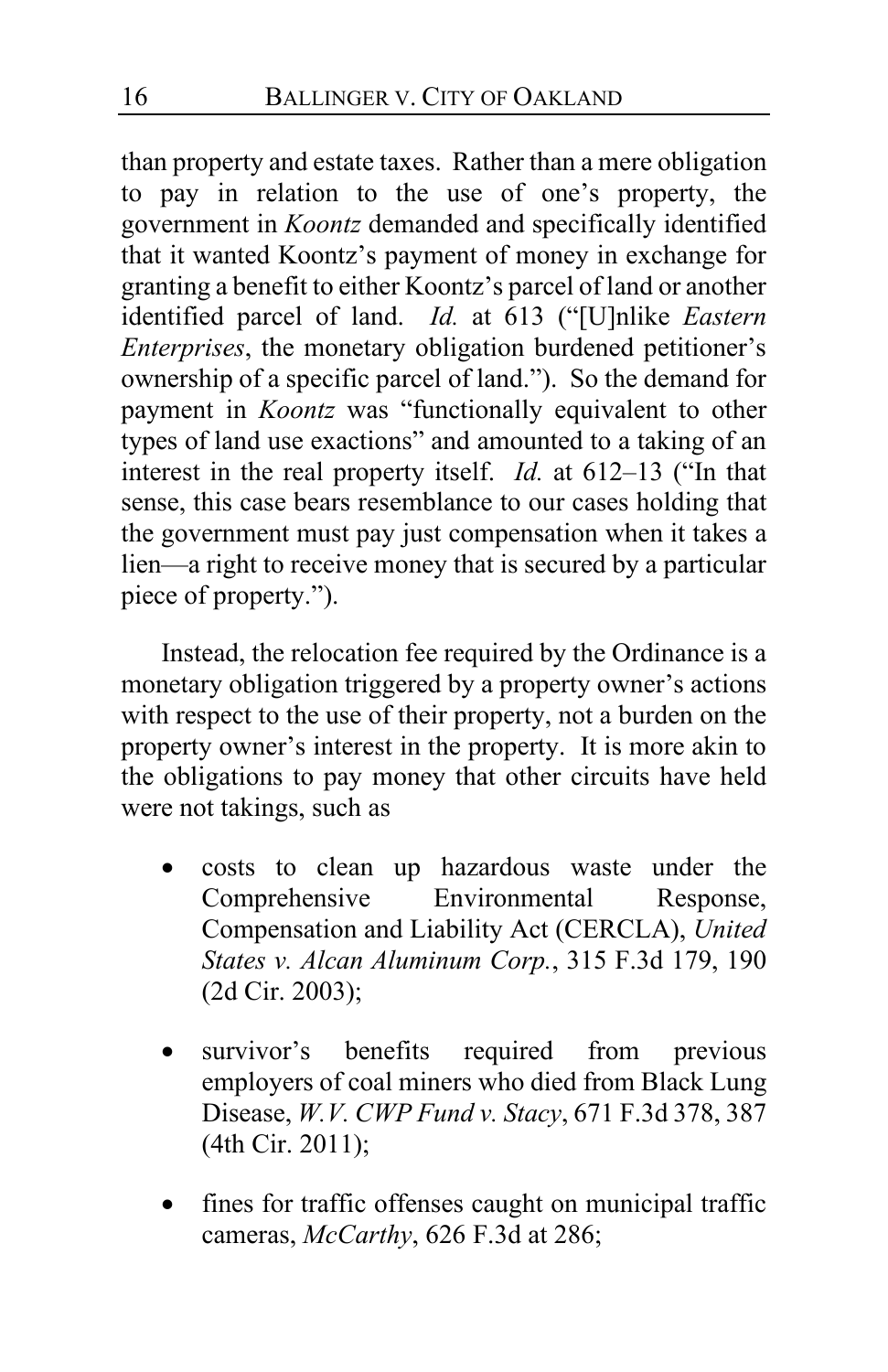- quarterly monetary assessments based on tobacco manufacturers' market share under the Fair and Equitable Tobacco Reform Act, *Swisher Int'l*, 550 F.3d at 1057; and
- special monetary assessments on domestic utilities that benefit from facilities that process environmentally contaminated uranium, *Commonwealth Edison Co. v. United States*, 271 F.3d 1327, 1340 (Fed. Cir. 2001) (en banc) ("Requiring money to be spent is not a taking of property." (citation omitted)).

Unlike the cases that have found a taking of funds a violation of the Takings Clause, this Ordinance neither identifies the Ballingers' \$6,582.40 as a parcel of money it intends to take, nor seeks to seize any escrow accounts or funds that meet certain criteria. Thus, the Ballingers' funds that meet certain criteria. physical-taking claim was not "an appropriate vehicle to challenge the power of [a legislature] to impose a mere monetary obligation without regard to an identifiable property interest." *McCarthy*, 626 F.3d at 286 (quoting *Swisher Int'l*, 550 F.3d at 1057) (alteration in original).**[6](#page-16-0)**

## IV

For the same reasons, we disagree with the Ballingers that the City placed an unconstitutional condition, called an exaction, on their preferred use of their Oakland home. Though the Takings Clause prohibits the government from "deny[ing] a benefit to a person because he exercises a

<span id="page-16-0"></span>**<sup>6</sup>** Because we hold that the relocation fee is not a taking, we need not address the Ballingers' arguments that the relocation fee is taking for a private, rather than public, purpose and without just compensation.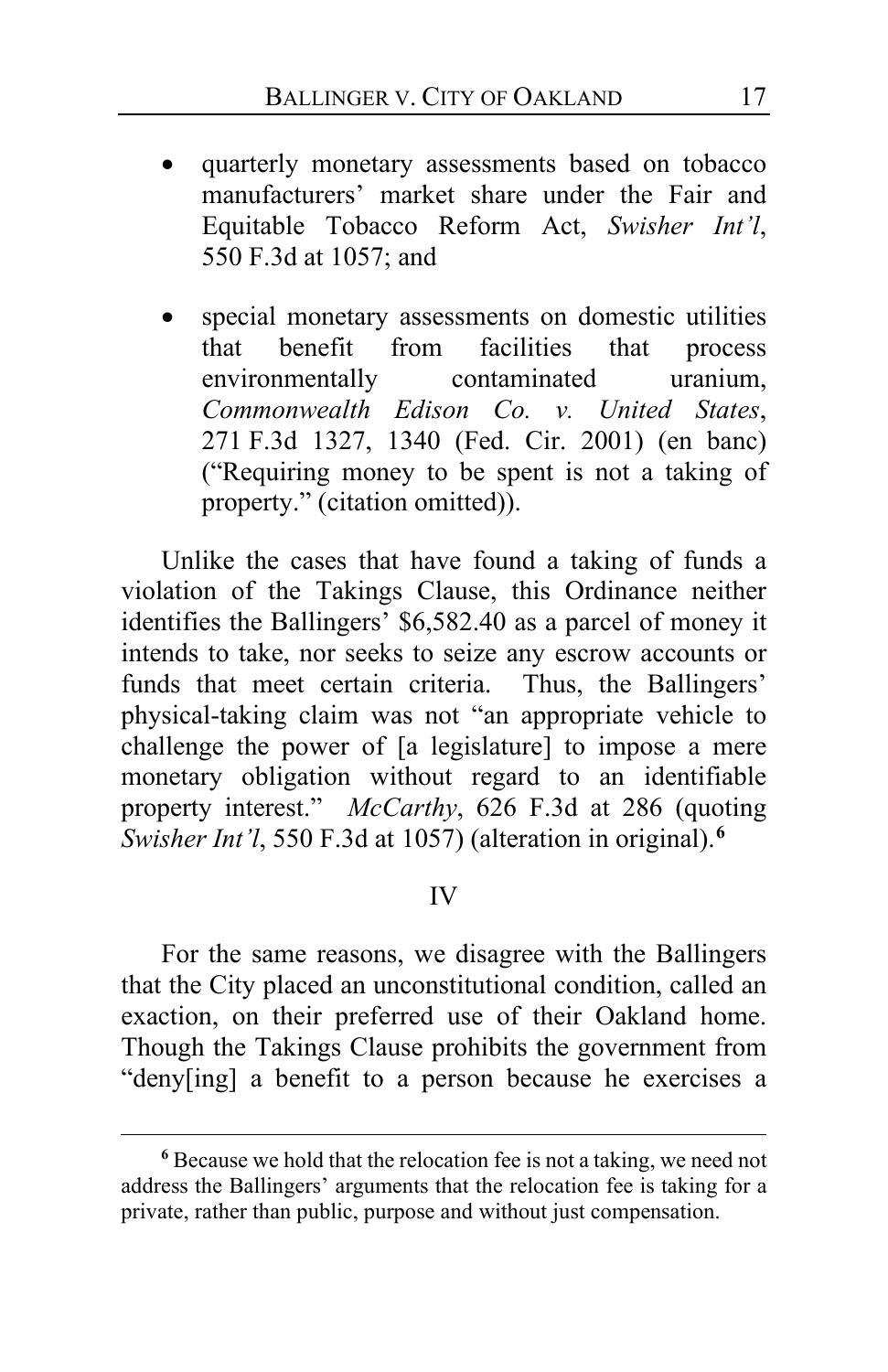constitutional right" or "coercing people into giving [those rights] up" by imposing unconstitutional conditions on the use of private land, the "predicate for any unconstitutional conditions claim is that the government could not have constitutionally ordered the person asserting the claim to do what it attempted to pressure that person into doing." *Koontz*, 570 U.S. at 604, 612 (citation omitted). Because the relocation fee here was not a taking, it cannot have been an unconstitutional exaction.

## A

The unconstitutional conditions doctrine of the Takings Clause allows the government to condition the use of one's property on agreeing to an exaction, or the dedication of one's other property to the public use, "so long as there is a 'nexus' and 'rough proportionality' between the property that the government demands and the social costs of the applicant's proposal." *Id.* at 605–06 (quoting *Dolan v. City of Tigard*, 512 U.S. 374, 391 (1994), and *Nollan v. Cal. Coastal Comm'n*, 483 U.S. 825, 837 (1987)). In evaluating the constitutionality of an exaction, we must balance (1) the vulnerability of "land-use permit applicants" who can be strongarmed by government entities with "broad discretion" with (2) legitimate government interests in "landowners" internaliz<sup>[ing]</sup> the negative externalities of their conduct." *Id.* at 604–05.

The Supreme Court has limited the scope of exaction claims to the administrative-conditions context. *E.g.*, *City of Monterey v. Del Monte Dunes at Monterey, Ltd.*, 526 U.S. 687, 702 (1999) ("[W]e have not extended the roughproportionality test of *Dolan* beyond the special context of exactions—*land-use decisions conditioning approval of development on the dedication of property to public use*." (emphasis added)); *Lingle*, 544 U.S. at 546 (describing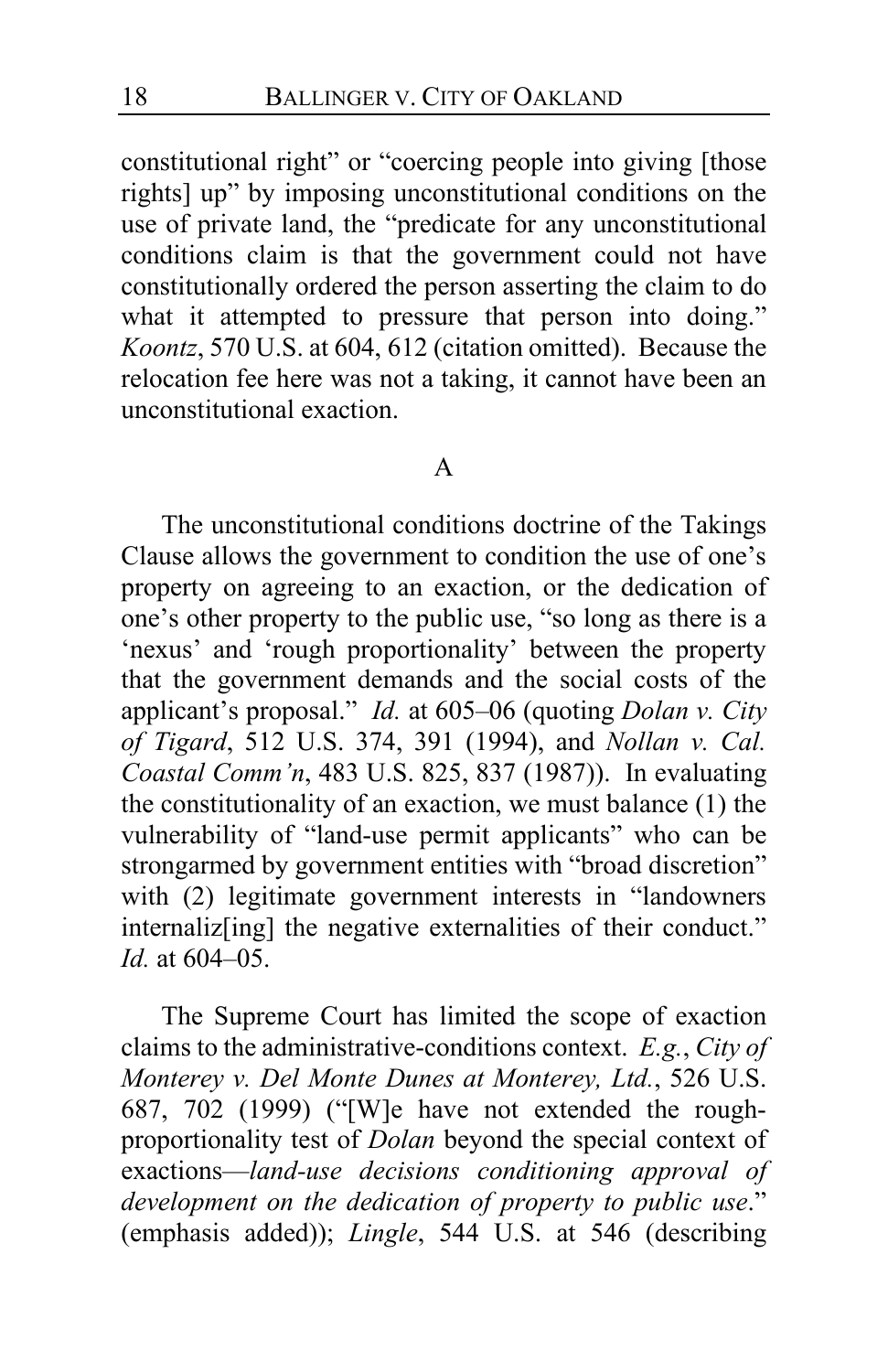*Nollan* and *Dolan* as "Fifth Amendment takings challenges to adjudicative land-use exactions"); *Koontz*, 570 U.S. at 604, 614 (describing *Nollan* and *Dolan* as "involv[ing] a special application" of the unconstitutional conditions doctrine "when owners apply for land-use permits," where "central concern" is "the risk that the government may use its substantial power and discretion in land-use permitting" (citation omitted)). Following the Supreme Court's lead, we have applied an exactions analysis only to generally applicable administrative, not legislative, action. *See, e.g.*, *McClung v. City of Sumner*, 548 F.3d 1219, 1227 (9th Cir. 2008) ("In comparison to legislative land determinations, the *Nollan*/*Dolan* framework applies to adjudicative land-use exactions where the 'government demands that a landowner dedicate an easement allowing public access to her property as a condition of obtaining a development permit.'" (citation omitted)); *San Remo Hotel, LP v. San Francisco City & County*, 364 F.3d 1088, 1097 (9th Cir. 2004).**[7](#page-18-0)**

But the doctrine barring unconstitutional conditions is broader than the exactions context. *See Koontz*, 570 U.S. at 604 (collecting cases relating to different contexts); *Stop the Beach Renourishment, Inc. v. Fla. Dep't of Env't Prot.*, 560 U.S. 702, 713–14 (2010) ("The Takings Clause . . . is not addressed to the action of a specific branch or branches.

<span id="page-18-0"></span>**<sup>7</sup>** At least one Justice highlighted his disagreement. *See, e.g.*, *Cal. Bldg. Indus. Ass'n v. City of San Jose*, 136 S. Ct. 928, 928 (2016) (Thomas J., concurring in denial of certiorari) ("I continue to doubt that the existence of a taking should turn on the type of governmental entity responsible for the taking." (quotation marks and citation omitted)); *Parking Ass'n of Ga. v. City of Atlanta*, 515 U.S. 1116, 1117–18 (1995) (Thomas, J., joined by O'Connor, J., dissenting in denial of certiorari) ("It is not clear why the existence of a taking should turn on the type of governmental entity responsible for the taking. A city council can take property just as well as a planning commission can.").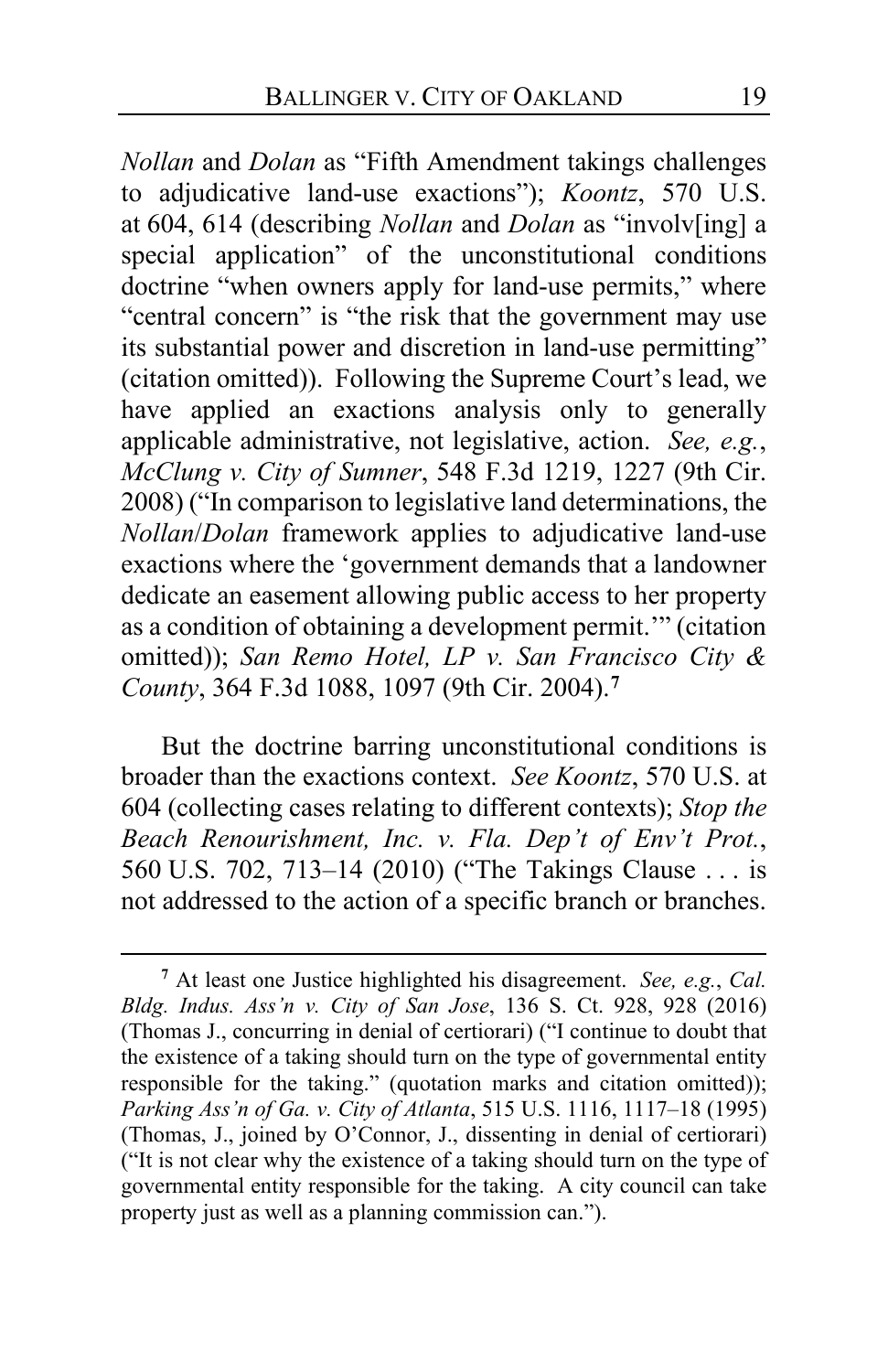It is concerned simply with the act, and not with the governmental actor . . . .").

Last year, in a now-vacated opinion, we relied on *McClung* to reject as an exaction "a general requirement imposed through legislation, rather than an individualized requirement to grant property rights to the public imposed as a condition for approving a specific property development." *Pakdel v. City & County of San Francisco*, 952 F.3d 1157, 1162 n.4 (9th Cir. 2020) (cleaned up), *vacated* 5 F.4th 1099 (9th Cir. 2021). However, the Supreme Court invited us to "give further consideration to [this] claim in light of [its] recent decision" in *Cedar Point Nursery*. *Pakdel v. City & County of San Francisco*, 141 S. Ct. 2226, 2229 n.1 (2021).

In *Cedar Point Nursery*, the Court highlighted that "[t]he essential question is not . . . whether the government action at issue comes garbed as regulation (or statute, or ordinance, or miscellaneous decree)." 141 S. Ct. at 2072. Yet the Court still limited the exactions context to "[w]hen the government conditions the grant of a benefit such as a permit, license, or registration" on giving up a property right. *Id.* at 2079. Thus, the Supreme Court has suggested that any government action, including administrative and legislative, that conditionally grants a benefit, such as a permit, can supply the basis for an exaction claim rather than a basic takings claim. *See id*. at 2072; *see, e.g.*, *Com. Builders of N. Cal.*, 941 F.2d at 873 (applying exactions analysis to legislative ordinance imposing a fee to finance low-income housing in connection with the issuance of permits for nonresidential development).

B

Here, the Ballingers claim that the City's Ordinance (a legislatively imposed condition) is an unconstitutional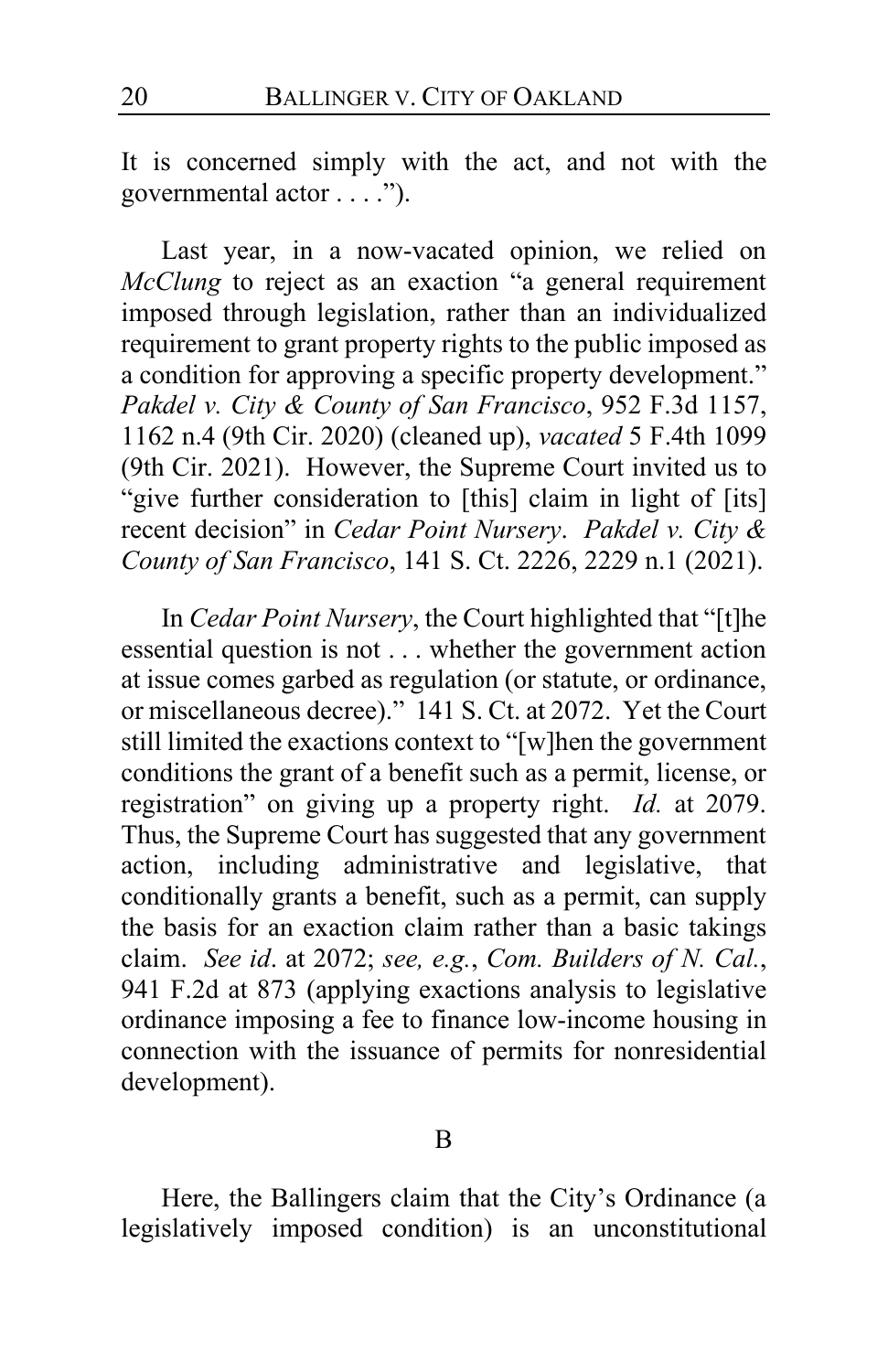exaction. The district court rejected their exaction claim as based on a generally applicable legislative condition when a properly pled exaction claim can only arise from administrative, not legislative, conditions.

In light of *Pakdel*, 141 S. Ct. at 2229 n.1, and *Cedar Point Nursery*, 141 S. Ct. at 2072, 2079, we agree with the Ballingers that "[w]hat matters for purposes of *Nollan* and *Dolan* is not *who* imposes an exaction, but *what* the exaction does," and the fact "[t]hat the payment requirement comes from a [c]ity ordinance is irrelevant." But the Ballingers miss, under the *Nollan*/*Dolan* framework, that whatever the government action is, it must condition the grant of a benefit on an unconstitutional taking. *See Dolan*, 512 U.S. at 391– 92 (exactions where government bodies "make some sort of individualized determination that the required dedication [or condition] is related both in nature and extent to the impact of the proposed development."); *McClung*, 548 F.3d at 1227 (exactions analysis applies to "determinations conditioning permit approval on the grant of property rights to the public"). Here, the Ordinance does not conditionally grant or regulate the grant of a government benefit, such as a permit, and therefore does not fall under the unconstitutional-conditions umbrella.

Lastly, even so, the "starting point to our analysis" of exactions claims is still whether the substance of the condition, such as granting an easement as in *Nollan* and *Dolan*, would be a taking independent of the conditioned benefit. *Cedar Point*, 141 S. Ct. at 2073; *Koontz*, 570 U.S. at 612; *see Nollan*, 483 U.S. at 831; *Dolan*, 512 U.S. at 384. Here, the relocation fee is not a compensable taking, so the relocation fee did not constitute an exaction. We therefore affirm the dismissal of the Ballingers' exaction claim.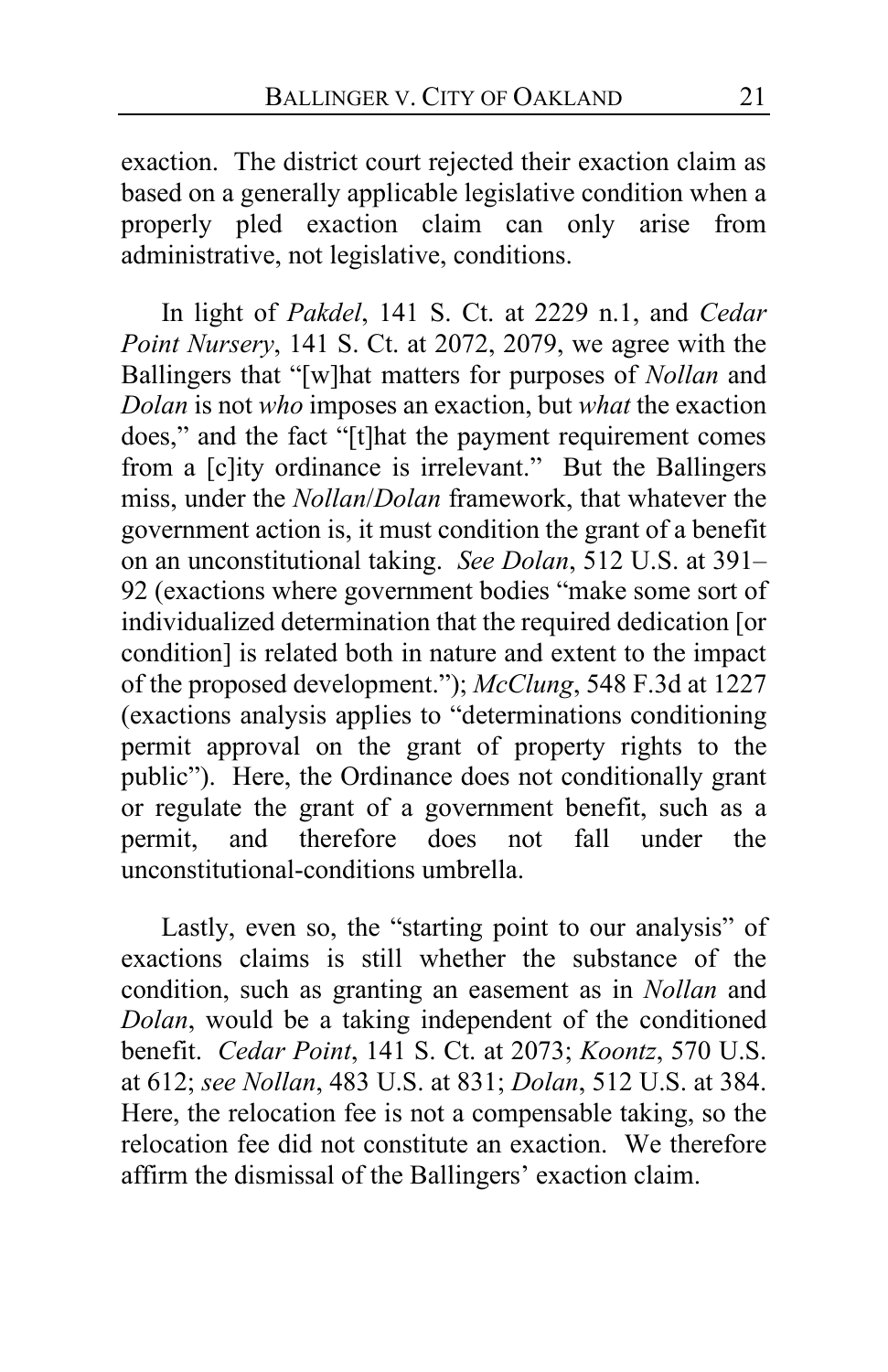## V

Finally, we also affirm the dismissal of the Ballingers' seizure claim. The Fourth Amendment applies to searches and seizures in the civil context. *United States v. James Daniel Good Real Prop.*, 510 U.S. 43, 51 (1993); *see also Mapp v. Ohio*, 367 U.S. 643, 655 (1961) (incorporating the Fourth Amendment through the Fourteenth Amendment). To adequately plead a seizure claim, a plaintiff must allege a "deprivation of any rights, privileges, or immunities secured by the Constitution and laws." 42 U.S.C. § 1983. And to establish a deprivation of Fourth Amendment rights, the Ballingers must allege the seizure was caused by state action. *See United States v. Jacobsen*, 466 U.S. 109, 113 (1984). The Ballingers claim their tenants were "willful participant[s] in joint activity with the State or its agents" and that the Ordinance authorizes a "meaningful interference with [the Ballingers'] possessory interest in [their] property." The district court correctly rejected these The district court correctly rejected these arguments.

A private individual's actions can only be considered state action if a "sufficiently close nexus" makes private action "treat[able] as that of the [government entity] itself." *Blum v. Yaretsky*, 457 U.S. 991, 1004 (1982) (citation omitted). Merely "authoriz[ing]," "approv[ing,] or acquiesc[ing]" to private action—such as the "creation or modification of any legal remedy"—is not enough to show state action. *Am. Mfrs. Mut. Ins. Co. v. Sullivan*, 526 U.S. 40, 52–53 (1999) (citations omitted). And an "[a]ction by a private party pursuant to [a] statute, without something more, [is] not sufficient to justify a characterization of that party as a 'state actor.'" *Lugar v. Edmondson Oil Co.*, 457 U.S. 922, 939 (1982).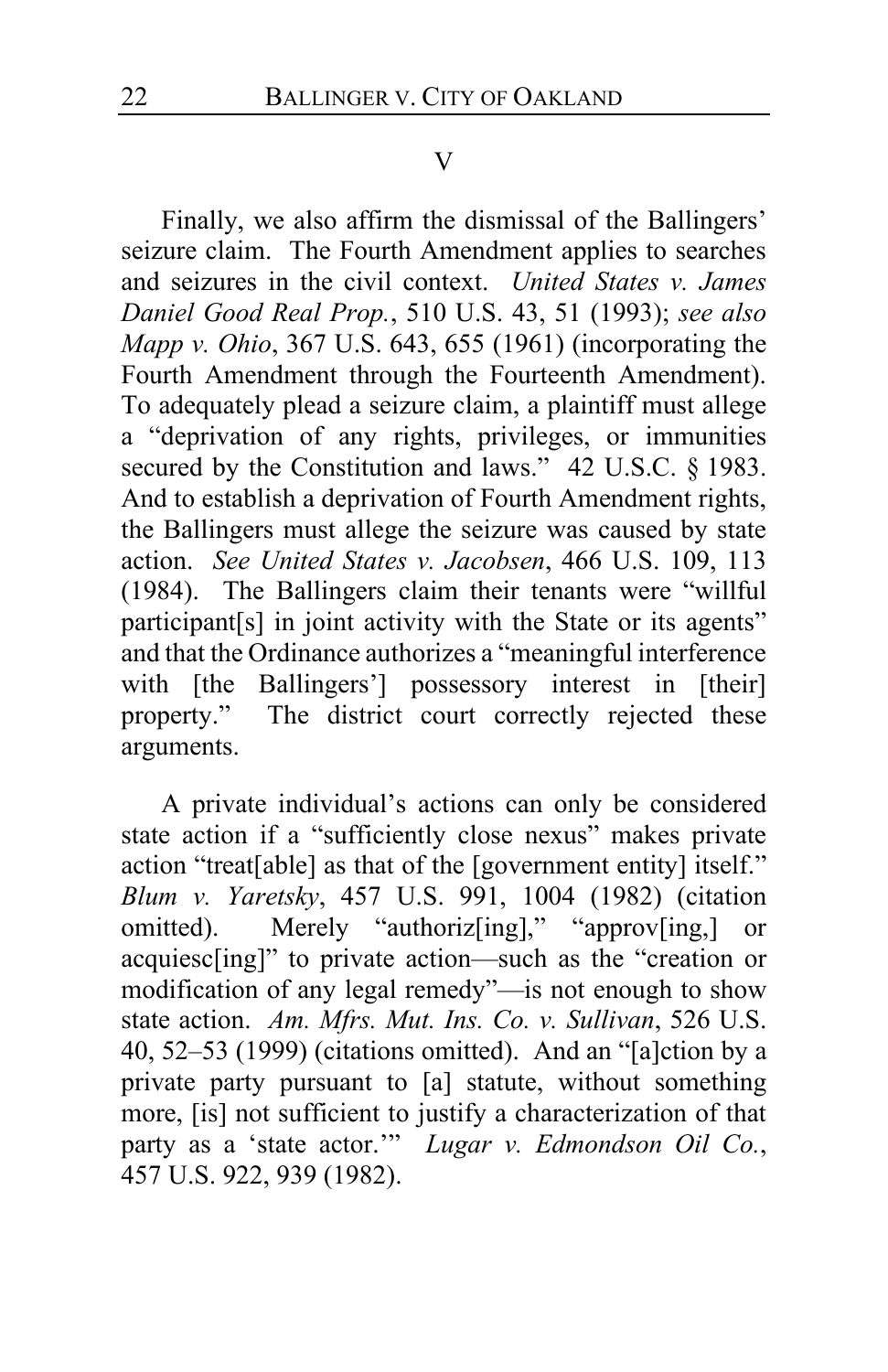The Ballingers have not established a cognizable theory of state action. The City did not participate in the monetary exchange between the Ballingers and their tenants. *See Flagg Bros., Inc. v. Brooks*, 436 U.S. 149, 164–65 (1978). Neither did it "exercise[] coercive power" over the Ballingers' tenants or "provide[] such significant encouragement, either overt or covert, that the [tenants'] choice must in law be deemed to be that of the State." *Blum*, 457 U.S. at 1004. Because the tenants were not willful participants in joint activity with the State, they cannot be fairly treated as the State itself. *Cf. Stypmann v. City & County of San Francisco*, 557 F.2d 1338, 1341–42 (9th Cir. 1977).Nor did the City actively encourage, endorse, or participate in any wrongful interference by the tenants with the Ballingers' money. *Cf. Presley v. City of Charlottesville*, 464 F.3d 480, 488 (4th Cir. 2006). At most, the City was only involved in adopting an ordinance providing the terms of eviction and payment. *See Sullivan*, 526 U.S. at 53. But enacting the Ordinance of this nature is not enough entitling tenants to demand a relocation payment is a "kind of subtle encouragement . . . no more significant than that which inheres in [a government entity]'s creation or modification of *any* legal remedy." *See id*. (emphasis added). Adopting the Ballingers' expansive notion of state action would eviscerate the "essential dichotomy between public and private acts." *Id.* (citation and quotation marks omitted). Thus, we affirm the district court's dismissal of the Ballingers' seizure claim.**[8](#page-22-0)**

<span id="page-22-0"></span>**<sup>8</sup>** We affirm dismissal of the Ballingers' facial Fourth Amendment challenge as well. Outside the First Amendment context, a facial challenge must prove that a law is "unconstitutional in all of its applications," considering only those applications "in which [the law] actually authorizes or prohibits conduct." *City of Los Angeles v. Patel*,